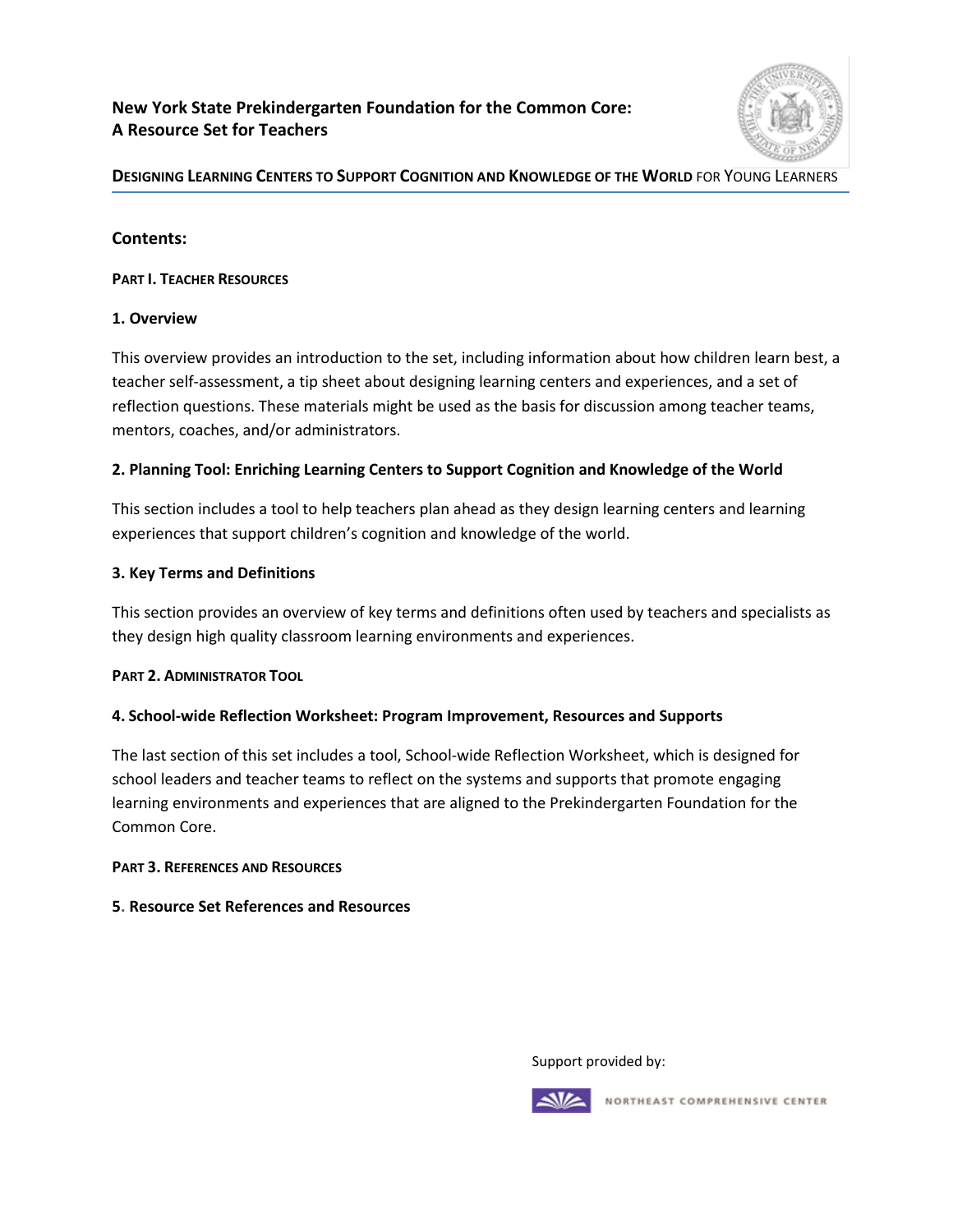# **1. Overview**

# **Introduction**

In this resource set, we will focus on ways teachers can plan and design learning centers that support young children's cognition and knowledge of the world. While the information throughout this set focuses on prekindergarten, the concepts are also applicable to kindergarten through  $2<sup>nd</sup>$  grade. Specifically, this set provides samples and examples for creating activities and learning centers that can be used to bridge abstract concepts related to mathematics, science, social studies, the arts, and technology to hands-on learning experiences through play, projects, and interactions, which are the conditions necessary for children to learn. Please note that this resource set is a follow-up, companion piece to *A Resource Set for Teachers: Creating Rich Language and Literacy Environments for Young Learners,* which provides several resources and tools about integrating language and literacy throughout the curriculum and provides detailed information about creating rich learning environments.

The goal of any early childhood education teacher is to support children's learning and development through learner-centered environments, well-developed and intentional learning experiences, and frequent, high quality language interactions. Teachers of young children understand their role is to build the foundation for future success – how teachers approach that work and how program administrators support the work is varied and vast. In this set, we will provide tips and tools to help teachers reflect on current practice and adjust where needed.

What we know about children's learning $^1$ :

- A supportive early childhood context can strengthen young children's learning in all domains of learning.
- Children are better prepared for school when early childhood programs expose them to a variety of classroom structures, thought processes, and discourse patterns.
- Children construct knowledge actively, integrating new concepts into existing understandings. Teaching and learning are most effective when they begin with and build on children's existing understandings.
- Hands-on instructional approaches that encourage children to reflect, predict, question, and hypothesize allow children to learn more deliberately.

 $\overline{\phantom{a}}$ 

 $<sup>1</sup>$  Dwyer, Chait, and McKee</sup>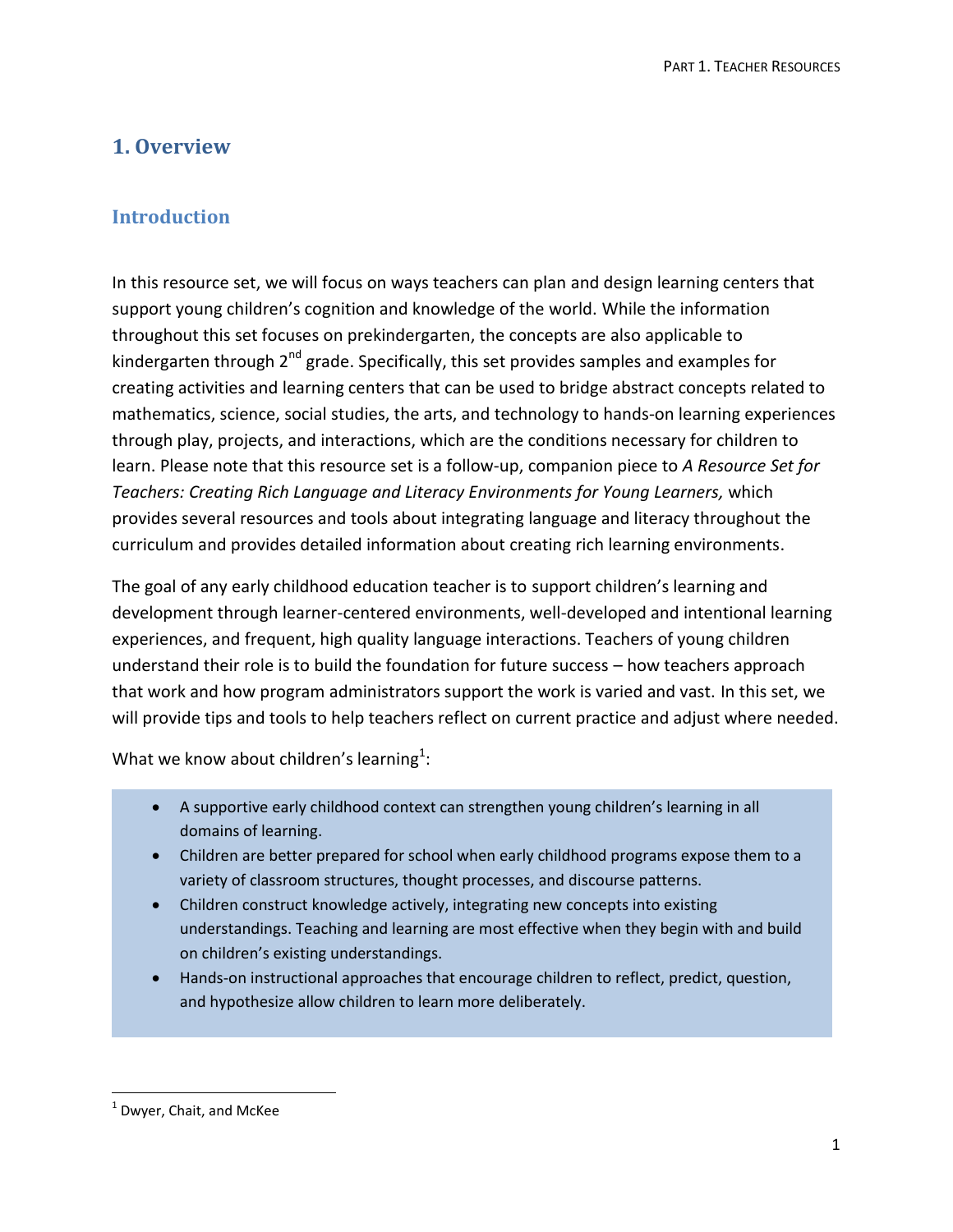Reflecting on what we know about young children's learning, make notes about how descriptive the statements in the self-assessment chart below describe your program.

| <b>Teacher Self-Assessment</b>                                                  | <b>Not</b>         | Somewhat           | Very               |  |  |
|---------------------------------------------------------------------------------|--------------------|--------------------|--------------------|--|--|
|                                                                                 | <b>Descriptive</b> | <b>Descriptive</b> | <b>Descriptive</b> |  |  |
| 1. Program includes explicit learning goals supporting all domains of           |                    |                    |                    |  |  |
| learning and development, including Cognition and Knowledge of the World        |                    |                    |                    |  |  |
| sub-domains:                                                                    |                    |                    |                    |  |  |
| <b>Mathematics</b><br>$\circ$                                                   |                    |                    |                    |  |  |
| Science<br>$\circ$                                                              |                    |                    |                    |  |  |
| <b>Social Studies</b><br>$\circ$                                                |                    |                    |                    |  |  |
| The Arts<br>$\circ$                                                             |                    |                    |                    |  |  |
| Technology<br>$\circ$                                                           |                    |                    |                    |  |  |
| 2. Daily schedule includes a balance of whole group, small group, peer          |                    |                    |                    |  |  |
| interactions, and ample individual language interactions between children       |                    |                    |                    |  |  |
| and teachers                                                                    |                    |                    |                    |  |  |
| 3. Program provides daily opportunities for child-initiated learning activities |                    |                    |                    |  |  |
| that are actively planned and supported by teachers in ways such as:            |                    |                    |                    |  |  |
| building on/creating projects sparked by children's<br>$\circ$                  |                    |                    |                    |  |  |
| interests/curiosity                                                             |                    |                    |                    |  |  |
| incorporating materials of interest across centers<br>$\circ$                   |                    |                    |                    |  |  |
| capitalizing on children's interests by expanding on topics of<br>$\circ$       |                    |                    |                    |  |  |
| interest (asking open-ended questions, waiting for response,                    |                    |                    |                    |  |  |
| bridging concepts)                                                              |                    |                    |                    |  |  |
| assessing what children understand and where they need support<br>$\circ$       |                    |                    |                    |  |  |
| documenting what is happening with students, building child<br>$\circ$          |                    |                    |                    |  |  |
| portfolios recording children's learning and discoveries                        |                    |                    |                    |  |  |
| analyzing and making sense of children's learning for future<br>$\circ$         |                    |                    |                    |  |  |
| planning                                                                        |                    |                    |                    |  |  |
| adjusting/modifying instruction and learning environment so<br>$\circ$          |                    |                    |                    |  |  |
| learning keeps moving forward                                                   |                    |                    |                    |  |  |
| 4. Program includes teacher-structured learning opportunities of interest to    |                    |                    |                    |  |  |
| children (e.g., planned learning adventure/learning game, story sharing,        |                    |                    |                    |  |  |
| theme-based play scenario)                                                      |                    |                    |                    |  |  |
| 5. During all activities, teachers are fully engaged and frequently use open-   |                    |                    |                    |  |  |
| ended questions with all children to develop children's thinking                |                    |                    |                    |  |  |
| 6. Teachers ensure all children have opportunities to share their thinking;     |                    |                    |                    |  |  |
| including opportunities to reflect on what they've learned or discovered        |                    |                    |                    |  |  |
| 7. Program includes opportunities for children to ask questions and explore     |                    |                    |                    |  |  |
| responses, reason and problem-solve, and use both deliberate and trial and      |                    |                    |                    |  |  |
| error approaches for investigations                                             |                    |                    |                    |  |  |
| 8. Children spend the majority of time engaged in active learning through       |                    |                    |                    |  |  |
| play and practice contexts (e.g., learning centers, hands-on activities, play)  |                    |                    |                    |  |  |

As you move through the remainder of this resource set, revisit this self-assessment and make note of some strategies you may want to implement to strengthen your classroom environment and instruction.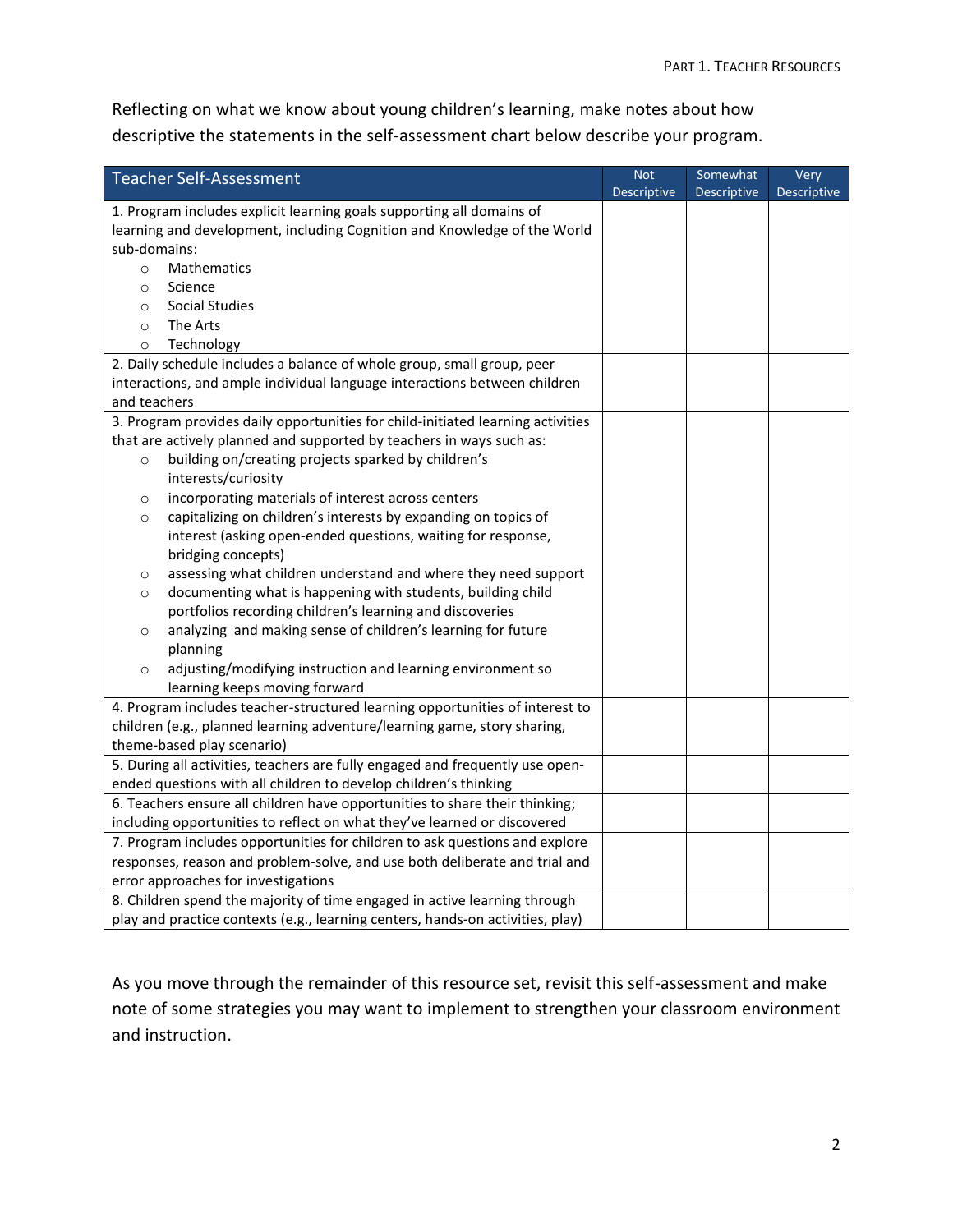### **Tip Sheet: Reminders about Room Arrangement and Learning Centers**

Ultimately, learning centers in a preschool classroom provide the opportunity for children to practice and play using and building on skills and new /expanded knowledge. To make the most of learning centers, teachers should intentionally design learning centers with these key concepts in mind:

**Room arrangement and types of learning centers makes a difference**. It is an opportunity to send specific messages about what is expected and valued. Create small, defined learning areas where smaller groups of children can fully engage in play and activities. Group types of centers together, for example, quiet activity centers, messy activity centers, and noisy activity centers. Think about learning and development when clustering centers based on content and in some cases shared materials/props. For example, you might cluster sensory (sand and water) near math and science so measuring and experimentation can be linked. All preschool classrooms should also have a small, soft, cozy spot for children who need to remove themselves from active play. This spot should be somewhere that a child can be alone, but still see what classmates are doing. Teachers can use this spot when they notice a child becoming overly stimulated, overwhelmed, or who just needs time to themselves. This should not be used as a punitive area – it should include cuddle animals, pillows, books and other comforting materials.

**Dramatic play can cross into multiple learning areas**. If you have the space, consider designing your classroom so there are two areas – one that is fixed and one that changes according to your theme or a special project. For example, you may have a fixed "At Home" area with a kitchen, table, couch etc., and another dramatic play area that can be changed into an office, restaurant, pet adoption center, grocery store, firehouse, service station etc. Likewise, consider other centers as opportunities for creating dramatic play opportunities. For example, turn your science center into a laboratory or observatory during the Earth and Space theme; convert the blocks/building into a construction site during the building and construction theme.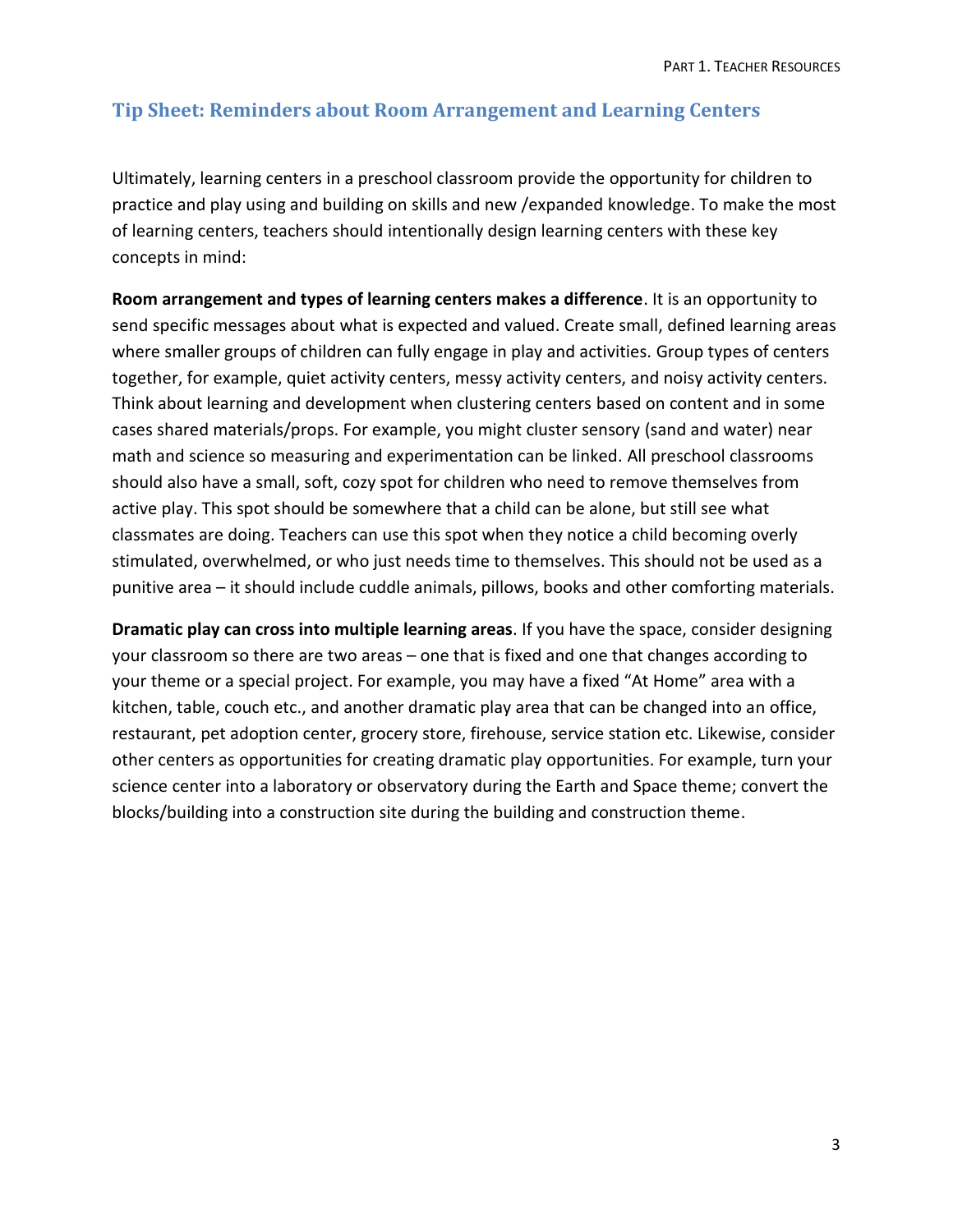#### **Materials, equipment and props influence learning**. Each center should be stocked and well

organized, and include a variety of appropriate materials and activities, including literacy materials. To be engaging, children need props and materials that promote the intent of the center and that meet their skill level. In other words, differentiate activities and materials so children at multiple skills levels can actively engage. Visit

## [https://www.youtube.com/watch?v=P80QjjC3t\\_](https://www.youtube.com/watch?v=P80QjjC3t_w&index=7&list=PLyizHCAockpo6Vt8zVHVffo6kwv1i6dE9) [w&index=7&list=PLyizHCAockpo6Vt8zVHVffo6kw](https://www.youtube.com/watch?v=P80QjjC3t_w&index=7&list=PLyizHCAockpo6Vt8zVHVffo6kwv1i6dE9)

[v1i6dE9](https://www.youtube.com/watch?v=P80QjjC3t_w&index=7&list=PLyizHCAockpo6Vt8zVHVffo6kwv1i6dE9) to learn more about planning and designing centers and activities to meet individual children's pace of development. The selection of materials, equipment and props should support and extend curriculum and instruction. Consider the theme and pay close attention to what children are especially interested in at any given time. For example, if you notice children exploring rocks while on the playground, bring several into the classroom so children can make and record observations using magnifying glass; put several in the math area to classify by color, size, shape; include some in the blocks area to enhance landscape designs; add some to the art area so children can draw observations. You may even bring special rocks/stone (e.g., geodes, marble) for children to explore further. In other words, build on their natural curiosity. Another thing to keep in mind is to make sure your learning centers are equally interesting. For example, is the math/game center just as fully stocked, rotated and appealing as the dramatic play area?

# **Tips on Managing Learning Center Free Choice Selections**

Children love repetition and often choose the same types of play activities – that's ok! Teachers can help broaden children's experiences by:

- Modeling/demonstrating what you can do in each center on a rotating basis so children have a clear idea about what's there. Sometimes, children don't select a learning center because they don't know what happens there.
- Designing a whole or small group project that directly relates to the items and materials in a "less frequented" center to spark interest. For example, design an experiment or a project that takes place in the science center.
- Designing a teacher-initiated play/activity project in each center on a rotating basis, letting the children know which center you have chosen. For example, create a telephone listening game using plumbing parts in the listening area of the library.
- Building in management techniques that ensure children have choices for selecting the center they want to play in. For example, use a name tag or center name system and call on children in random order to ensure fairness. Jot down children's selections – it's a great way to learn more about children's interests.

**Scheduling the right amount of time for types of activities is essential**. Generally, children can stay engaged in teacher-directed learning for about twice as long as their age at one time. So,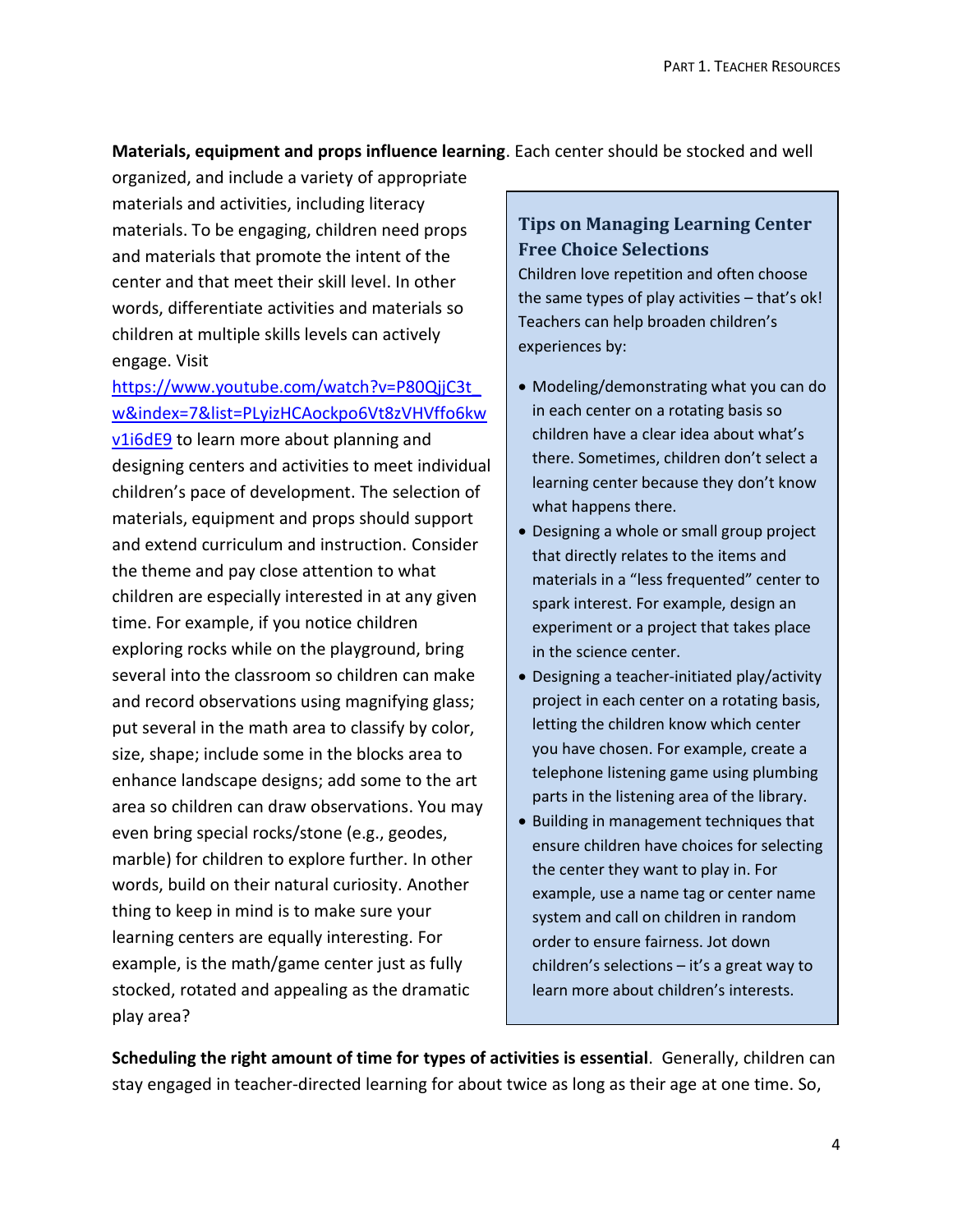four-year-olds *might* be able to focus for about eight minutes. While teachers should continuously work to support young children to attend to task, the key is for it to be a developmentally appropriate expectation and meet the needs of a particular group since children develop at their own pace. On the other hand, children need *significant* blocks of time to engage in play and hands-on experiences to move from basic play to more sophisticated play that builds skills, knowledge, and language. As play gets more involved, there are greater opportunities for more interesting and complex concepts and vocabulary to evolve. Generally, this equates to about 45-60 minutes. Teachers should recognize that some center areas solicit more involved play and others may only be for shorter periods of time. To accommodate the variation, teachers should allow children to move around when needed.

**Teacher-child and peer interactions should be extended to center activities**. When teachers engage (e.g., take on a play role, facilitate dialogue, introduce new/interesting ideas, encourage problem solving, extend language) in child-directed play and activities following the children's interests, children are more likely to deepen their level of understanding and stay engaged in more sophisticated play. Learning center time is a prime-time for teachers to facilitate children's learning. When teachers become part of a play scenario – as a character in blocks/building or a player in a board game - they have more authentic opportunities to reinforce skills or concepts taught earlier. It is also a natural opportunity to observe children and assess their progress. During center and play periods, teachers should *actively* engage in the instructional cycle. Specifically, teachers should be:

- o enriching, reinforcing, and building on earlier concepts and vocabulary
- o capitalizing on children's new knowledge by talking about topics of interest (asking open-ended questions, waiting for response, bridging concepts)
- o facilitating development across developmental domains by providing active modeling and support of children's social and emotional learning and approaches to learning through play and activities
- o assessing what children understand and where they need support
- o documenting what is happening with children, building child portfolios, recording learning and discoveries
- o analyzing and making sense of children's learning for future planning
- $\circ$  adjusting/modifying instruction and learning environment so learning keeps moving forward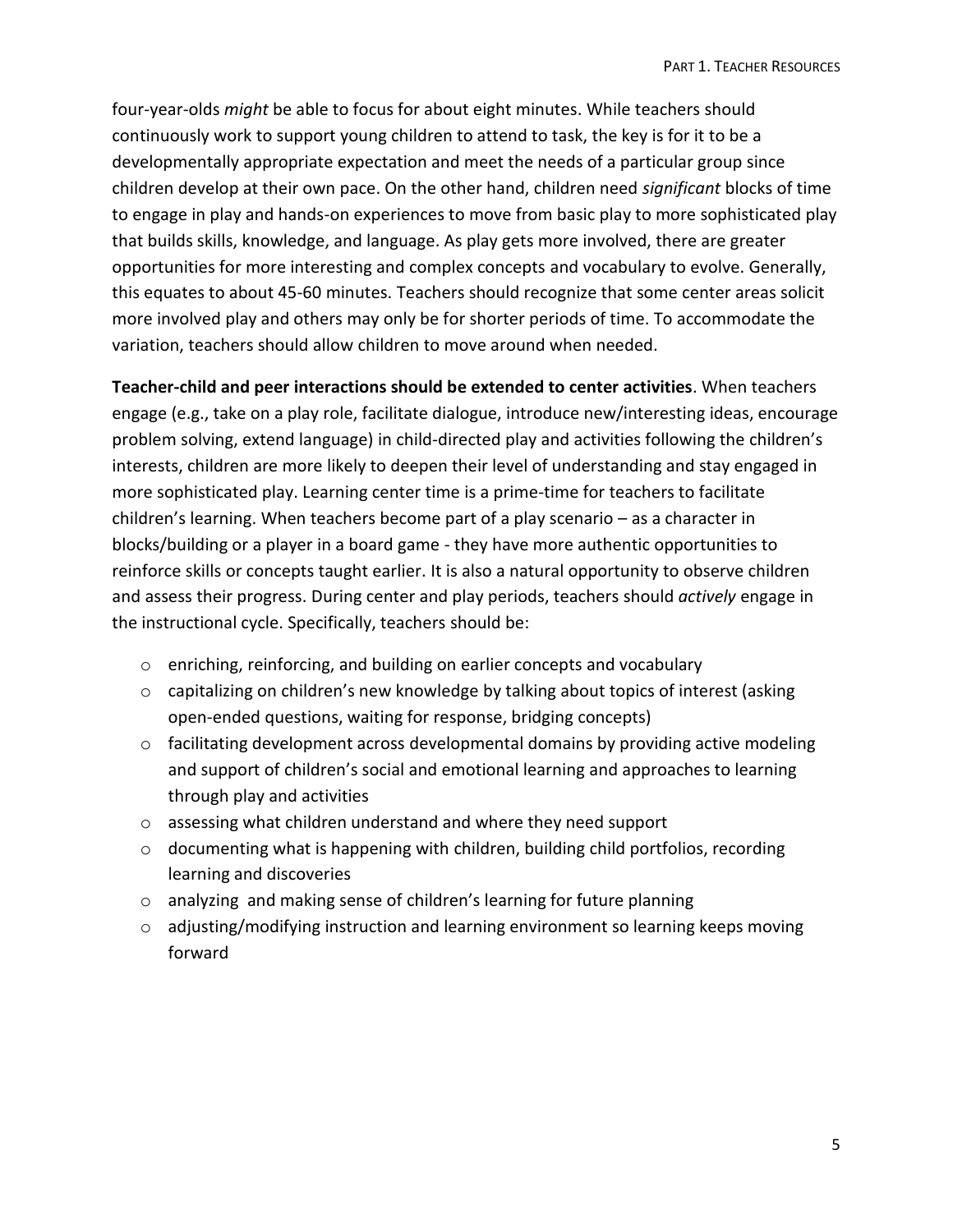### **Teacher Reflection Questions:**

- 1. Are the different centers in my room equally inviting? Do I need to reconsider the types of centers I have?
- 2. How many children should be in each center at a time? Do I have a fair system for children to choose where they want to go? Have I thought about how to encourage children to try out different centers?
- 3. How much time should be allowed for center play/activity?
- 4. What is the adult (e.g., teacher, teacher aid, specialists, support, volunteers) rotation cycle around the centers? In what ways are teachers and other adults expected to engage with children?
- 5. What systems do I have in place to continuously monitor my observations about what and how children are learning as they practice and play?
- 6. What structures do I have in place to reflect and adjust instruction to meet individual children's needs to keep them moving forward?
- 7. What supports/resources do I need to make the most of learning centers?
- 8. What do I need to consider if I only have a half day program? What is the best way to structure the time?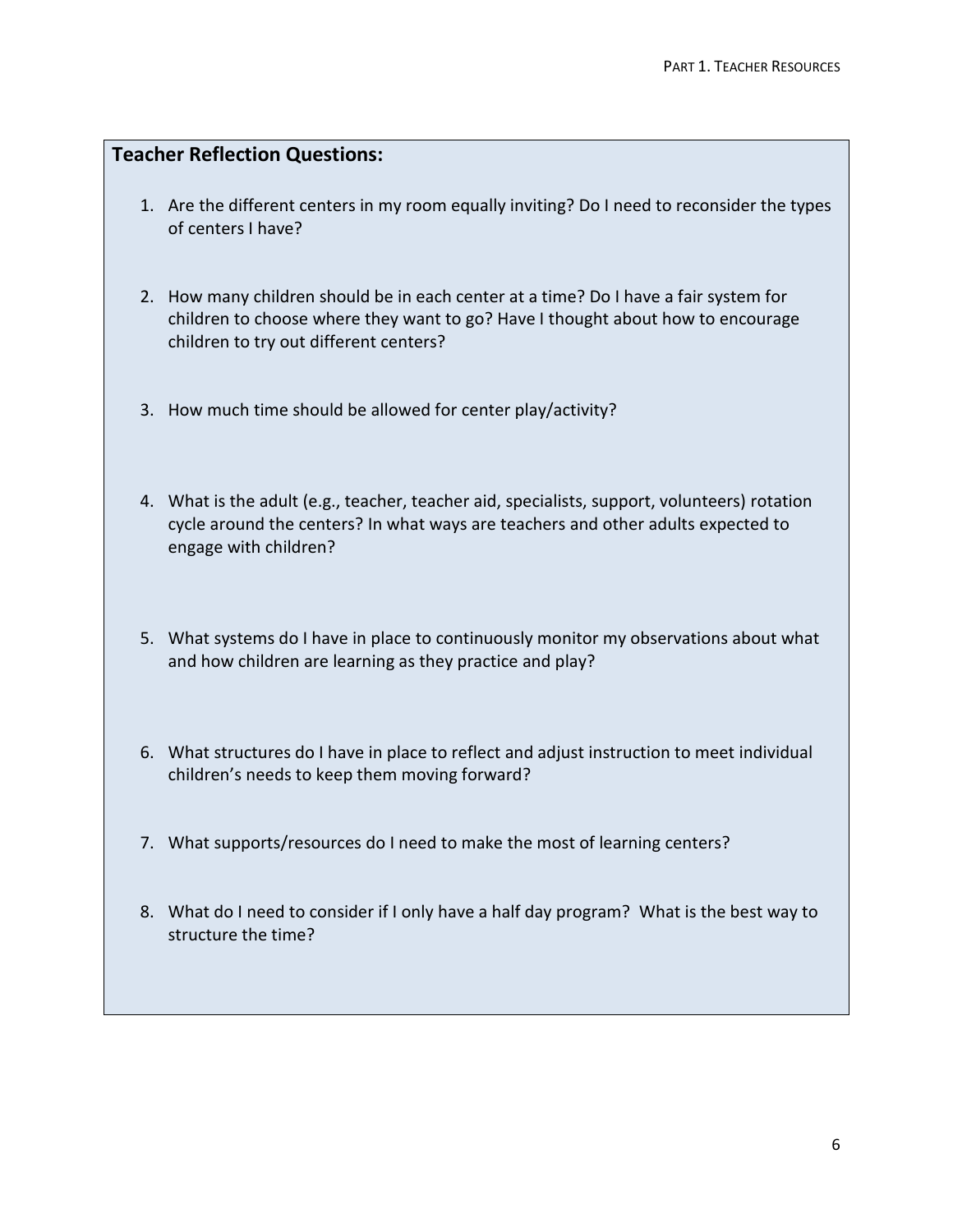# **2. Planning Tool: Enriching Learning Centers to Support Cognition and Knowledge of the World**

This section provides tips to help teachers intentionally plan to better support children's cognition and knowledge of the world by enriching learning centers to support opportunities for children to practice and play. As a reminder, all of the domains of learning are interconnected, including Communication, Language and Literacy, Approaches to Learning, Social and Emotional Development, and Physical Development. Information about creating robust environments that support the Communication, Language and Literacy domain is provided in *A Resource Set for Teachers: Creating Rich Language and Literacy Environments for Young Learners* and should be used as a foundation to designing the entire early learning environment.

Learning centers offer choices, stimulation, and time for children to experiment and explore new skills. Teachers encourage children to explore by intentionally planning open-ended activities that promote self-expression, curiosity, problem solving, critical thinking, conversation, collaboration, adaptability, getting along with others – all key concepts linked to Approaches to Learning and Social and Emotional Development domains. Teachers are encouraged to review *Approaches to Learning: Teacher Resources for Self-Reflection and Planning* and *Social and Emotional Learning (SEL) Observation and Reflection Tool for Administrators* for more information.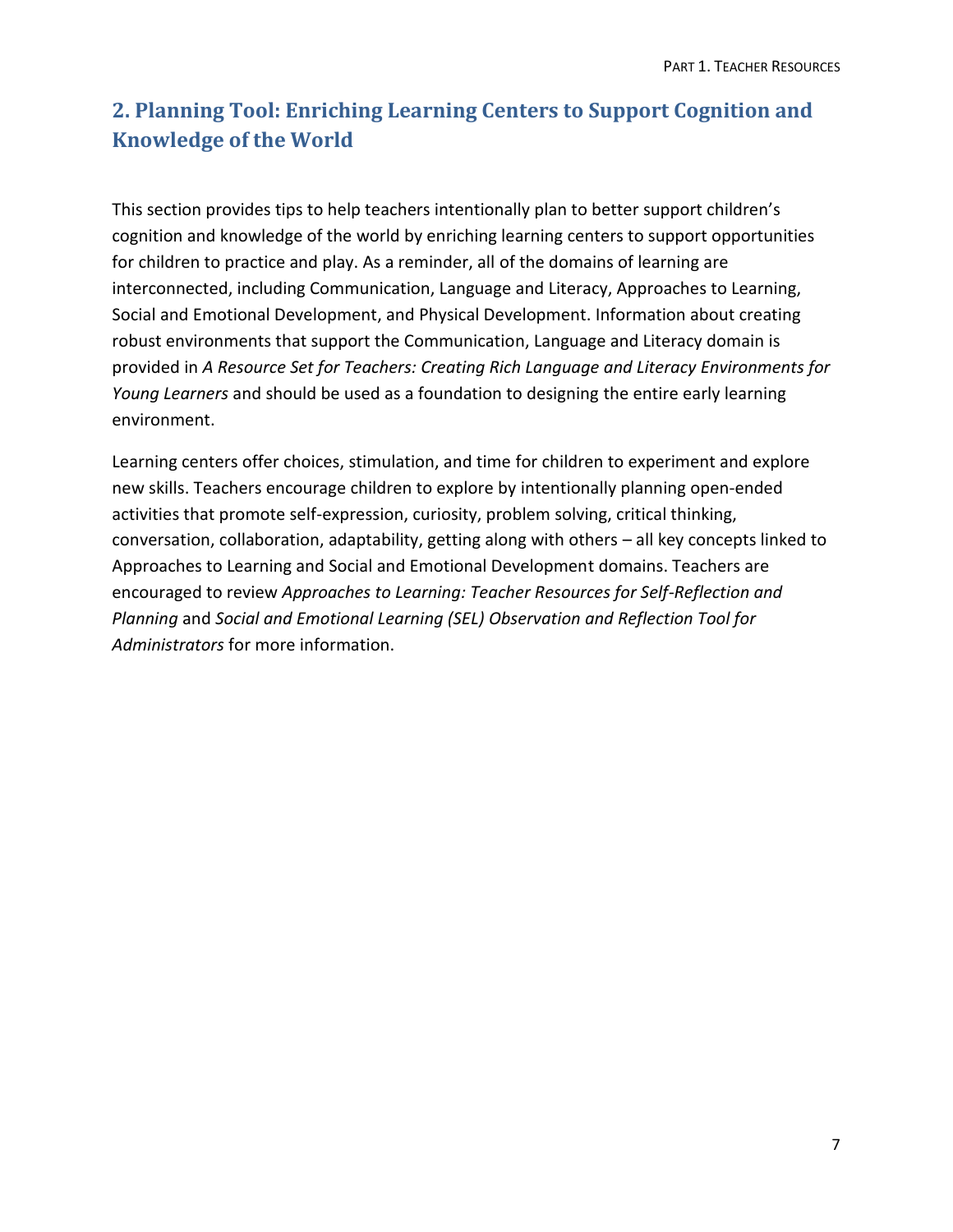#### *Mathematics (Math Manipulatives and Games Center)*

**Design a dedicated math manipulatives and games learning center**. Arrange space to accommodate objects that can be manipulated, sorted, ordered, quantified, and measured. Ensure shelves are well organized with labeled bins full of objects that are easily accessible and of interest to children (organize by type, size, color). Include age-appropriate games, puzzles, texts and writing materials of varying degrees of difficulty to engage all children. Include a work table in the area for children to spread out as they play. Ensure number lines are visible not only on the wall, but also on flat surfaces so children can really inspect how numbers are written and the representations.

**Incorporate mathematical thinking and vocabulary across learning centers, activities, and** 

**play**. Look around at the other centers in the classroom and embed naturally occurring math concepts and vocabulary. Set up materials for play that will maximize the use of math as children play with each other and with adults. In the dramatic play center, include play money, cash register, measuring devices for cooking, etc. Highlight mathematical thinking while engaging in play scenarios (e.g., "Oh, I need four eggs to make our breakfast. Can you help me count them out?") Model language to express mathematical concepts (e.g., "Wow! You have *more pieces* than I do! I have *less*" "I am going to drive my car *up* the ramp" "Can you fill one cup with sand?" "We need the same number of blocks to make the road. Do we have the same number?"). Create opportunities for children to use shapes and patterns in the art center (e.g., creating patterns using different noodle shapes to create patterns, manipulating shapes to design landscapes). Create indoor and outdoor games that engage mathematical thinking (e.g., a large number line on the ground and dice to see how many spaces to jump). For more ideas and examples in practice, visit: <https://www.youtube.com/watch?v=JEdWdE0I6r8> and [https://www.youtube.com/watch?v=TLmm3U0eYX4.](https://www.youtube.com/watch?v=TLmm3U0eYX4)

**Use classroom routines to reinforce math thinking**. Use shapes and shape names throughout your classroom (e.g., shapes on circle time rug, shapes to represent learning center types). Incorporate and emphasize mathematical vocabulary during every day routines (e.g., "Akeel is the first in line. Who is last in line today?", "We have three groups of snacks today – apple slices, pretzels, and cheese," "Five more minutes for center time," "What happens after lunch?").

**Select books with mathematical concepts**. Use shared book reading as an opportunity to engage in group math games and dictations (e.g., "Do you think Mrs. McTats has more or less cats?"). Use props (felt board/pieces, charts, number line) to help tell the story and make abstract concepts come to life. When planning, anticipate key common words and rare words to post on a word wall and in appropriate centers.

<https://www.naeyc.org/files/tyc/file/MathbookslistSchickedanzexcerpt.pdf>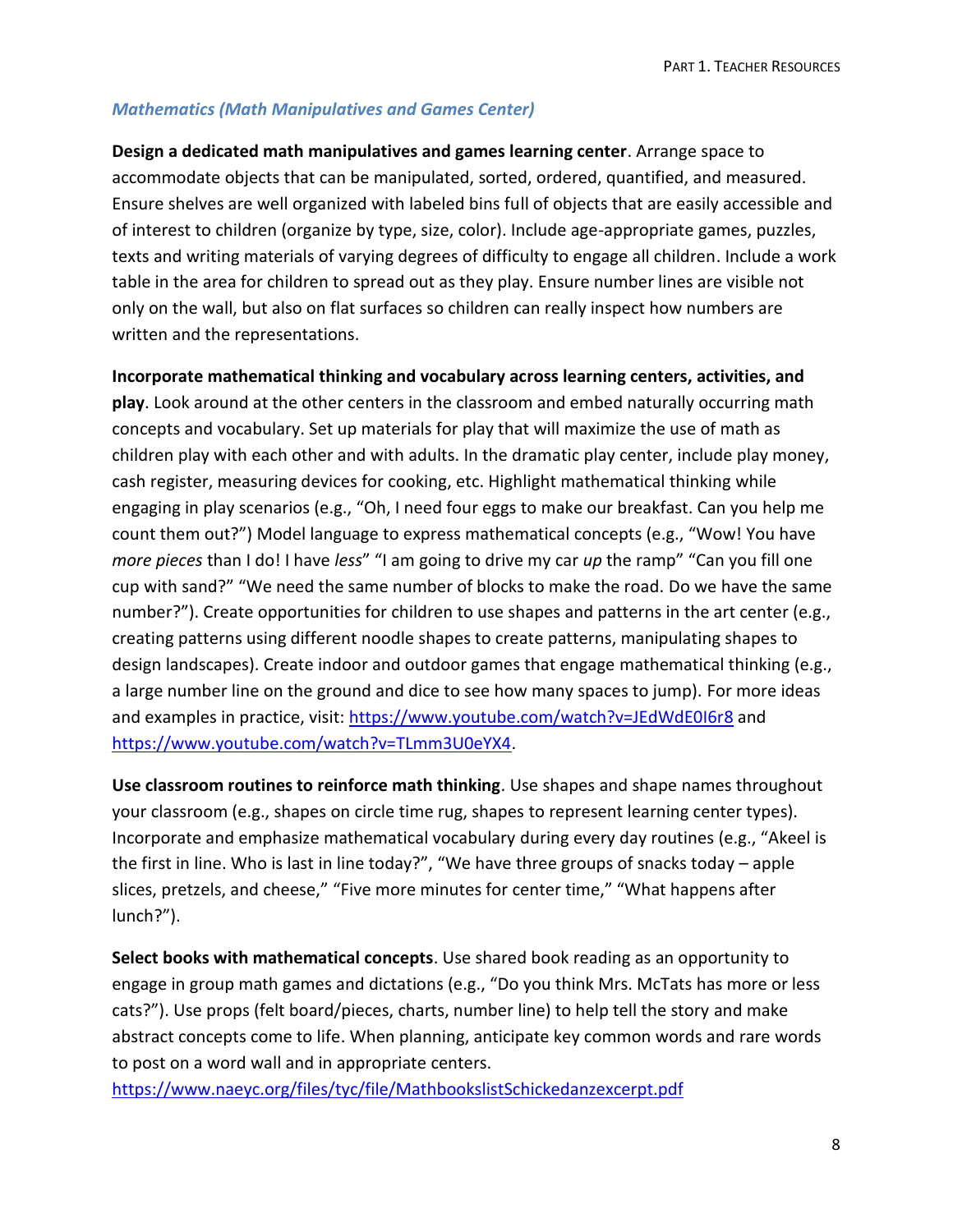#### PART 1. TEACHER RESOURCES

| <b>Math Manipulatives and Games</b><br><b>Center</b>                                                                                                                                                                                                                          | <b>Ready</b><br>to go | <b>Needs</b><br>work | <b>Ideas/Notes</b>                                                                                                                                                                                       |
|-------------------------------------------------------------------------------------------------------------------------------------------------------------------------------------------------------------------------------------------------------------------------------|-----------------------|----------------------|----------------------------------------------------------------------------------------------------------------------------------------------------------------------------------------------------------|
| <b>Dedicated area which includes</b><br>collections of objects, art materials,<br>sorting bins, graph paper, materials<br>for making patterns (e.g., stickers,<br>dots, noodle shapes)                                                                                        |                       | $\checkmark$         | Example: Design a special sorting game for<br>small group work using the bins and talk<br>about the organizing collections by adding<br>one in sequence. Find fun materials to<br>make more interesting. |
| Posted math visual aids such as<br>number lines (including flat number<br>lines), number lists and<br>representations, calendars, simple<br>graphs, height measurement stick,<br>shapes used in labels, patterns                                                              | $\checkmark$          |                      |                                                                                                                                                                                                          |
| Add math manipulatives, e.g., pegs,<br>sorting materials, Cuisenaire rods,<br>geoboards, nesting and linking<br>cubes, shape patterns, abacus,<br>counting beads, measuring tools<br>(length, volume), scales. Cluster<br>water/sand with math area with<br>measuring devices |                       | $\checkmark$         | Example: Cluster sand/water table with<br>math center - use authentic measuring<br>devices.                                                                                                              |
| Games: number-based board games,<br>number puzzles, pattern based<br>games, games that use dice or<br>number spinners, matching games,<br>game cards, Tablet math games                                                                                                       | $\checkmark$          |                      |                                                                                                                                                                                                          |
| Books that feature counting, themes<br>with shape patterns, comparisons,                                                                                                                                                                                                      | ✓                     |                      |                                                                                                                                                                                                          |
| Incorporate authentic math-oriented<br>materials into other centers, e.g., play<br>money, cash register, clock, shapes,<br>signs/symbols                                                                                                                                      |                       | $\checkmark$         | <b>Example:</b> Add real coupons to class grocery<br>area. Add measuring cups, teaspoons and<br>table spoons to sand/water table.                                                                        |

#### *Science (Science and Discovery Center)*

**Design a dedicated science learning center that is clustered with the sand/water table and other sensory materials.** Arrange a science area that includes materials, props, and books about earth and space, living things, and physical sciences. This is one area in particular that teachers change often to reflect what is being worked on in class. Include exploratory devices that allow children to use their senses, make guesses, observe and experiment (e.g., magnifying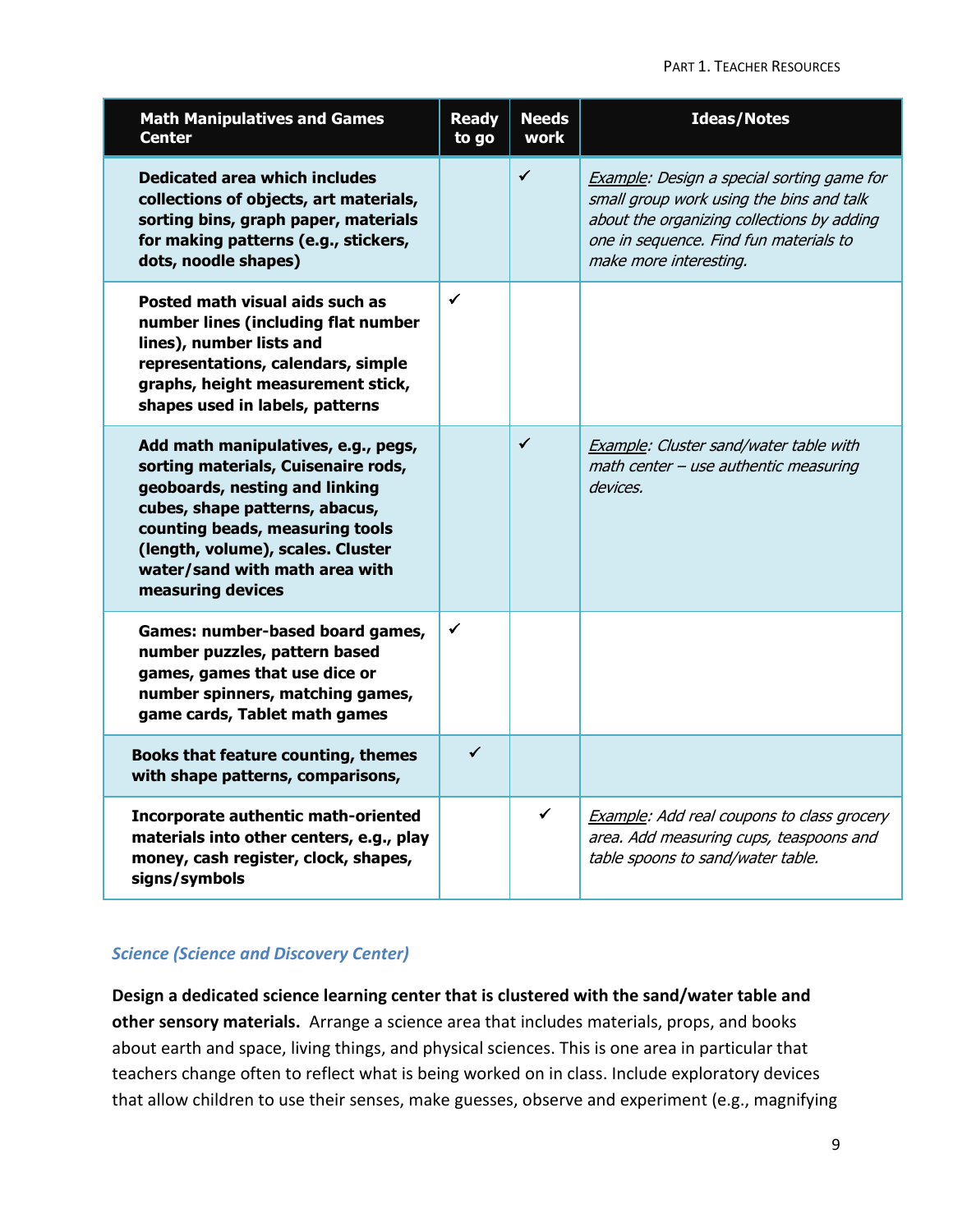glass, terrarium, microscopes, droppers, charts). Early learners are naturally inclined toward scientific inquiry – capitalize on that interest by allowing children to question, engage in experiments and observations, talk about and record observations, and think about what it means. The science area can be tricky in terms of room arrangement since some experiments and discussions can get noisy and messy, while others require quiet\calm spaces (e.g., classroom pets, observations). Pick an area near a window to allow light for plants to grow, to use for experiments with light catchers. Remember to think of the science center as a natural extension on the theme by converting it into a dramatic play area when possible. For example, during a habitats theme, convert part of the science center into a rain forest by bringing in posters, rainforest sounds, rainforest animal figures, and books.

#### <https://www.naeyc.org/files/yc/file/200801/BTJRecommendedNatureBooks.pdf>

| <b>Science Center</b>                                                                                                                                                                                    | <b>Ready</b><br>to go | <b>Needs</b><br><b>work</b> | <b>Ideas/Notes</b>                                                                                                                                         |
|----------------------------------------------------------------------------------------------------------------------------------------------------------------------------------------------------------|-----------------------|-----------------------------|------------------------------------------------------------------------------------------------------------------------------------------------------------|
| Variety of tools and materials for<br>using senses, observing, and<br>experimenting (e.g., natural<br>materials, magnifiers, art supplies<br>for recording, measuring devices,<br>trays, droppers, etc.) | $\checkmark$          |                             |                                                                                                                                                            |
| Props that support children acting as<br>scientists (e.g., safety glasses, lab<br>coats, gloves, clipboards, charts)                                                                                     |                       | $\checkmark$                | Example: Collect used white shirts to serve<br>as lab coats; add clipboards to the section.                                                                |
| <b>Items of interest for exploring</b><br>movement and motion (e.g., toy<br>cars, ramps, marble runs,<br>pendulums)                                                                                      |                       | ✓                           | <b>Example:</b> Incorporate more play items of<br>interest in the center                                                                                   |
| Varied work surfaces for individuals<br>and groups (e.g., wall space, tables,<br>floor areas)                                                                                                            | $\checkmark$          |                             |                                                                                                                                                            |
| Wall space/areas for displaying<br>observations and descriptions                                                                                                                                         |                       | $\checkmark$                | Example: Create a "What did we observe?"<br>and "How did we discover?" wall space for<br>displaying children's observations,<br>predictions, drawings etc. |
| Select books about science for whole<br>group time and rotate texts related to<br>theme for the center                                                                                                   | ✓                     |                             |                                                                                                                                                            |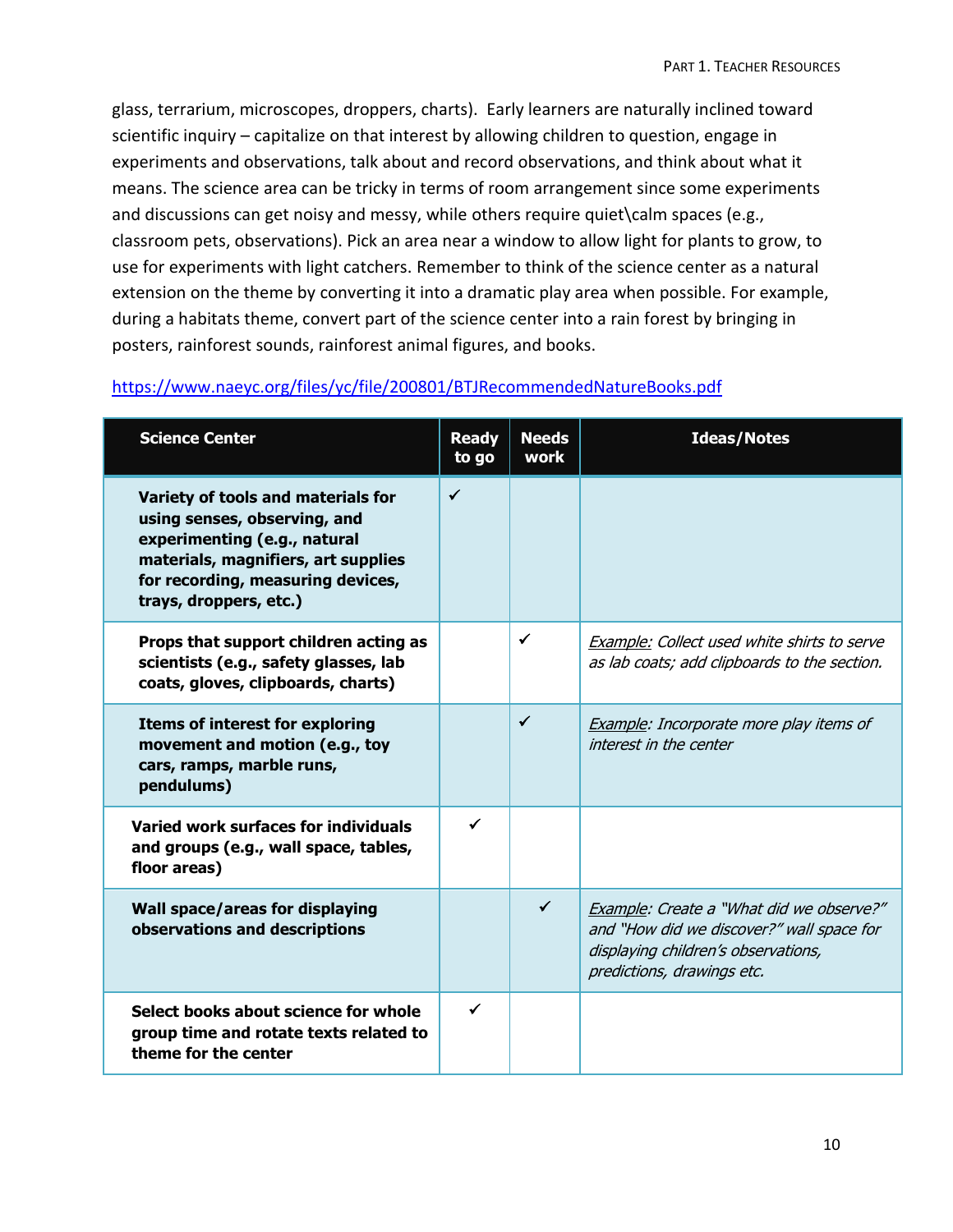#### *The Arts*

**Design dedicated areas that encourage creativity and self-expression**. Art centers should include opportunities to explore, express and respond to different modes of art. A creative environment provides opportunities for children to express emotions and ideas, experiment with art forms and materials, and practice fine motor skills.

| <b>Visual Arts Center</b>                                                                                                                                                                                                      | <b>Ready</b><br>to go | <b>Needs</b><br>work | <b>Ideas/Notes</b>                                                                                                     |
|--------------------------------------------------------------------------------------------------------------------------------------------------------------------------------------------------------------------------------|-----------------------|----------------------|------------------------------------------------------------------------------------------------------------------------|
| Variety of drawing and painting<br>materials for exploring color, form,<br>and texture (e.g., brushes, cotton<br>swabs, straws, eye droppers; paint,<br>crayons, markers, pencils; different<br>paper sizes, colors, textures) | $\checkmark$          |                      |                                                                                                                        |
| <b>Three-dimensional construction</b><br>materials for exploring the<br>relationship of space and objects as<br>well as color, balance, texture, and<br>design (e.g., boxes, wood pieces)                                      |                       | ✓                    | Example: The materials need to be rotated<br>more often to hold children's interest and<br>expand their work           |
| Collections of natural materials (e.g.,<br>rocks, sticks, leaves) and common<br>household objects (e.g., beads,<br>string, stickers) for creating pictures<br>and patterns                                                     |                       | $\checkmark$         | Example: Have children collect materials<br>during outdoor time                                                        |
| Modeling clay or play dough for<br>sensory exploration (e.g., rolling,<br>pinching, squeezing, patting, cutting,<br>molding)                                                                                                   | ✓                     |                      |                                                                                                                        |
| Varied work surfaces for individuals<br>and groups (e.g., easels, tables, floor<br>areas)                                                                                                                                      |                       | ✓                    | <b>Example: Easels and tables are provided but</b><br>need to find space for creating large wall<br>murals and banners |
| Wall space/areas for displaying art<br>work                                                                                                                                                                                    | ✓                     |                      |                                                                                                                        |
| <b>Music / Dance/ Creative Movement</b><br><b>Center</b>                                                                                                                                                                       | <b>Ready</b><br>to go | <b>Needs</b><br>work | <b>Ideas/Notes</b>                                                                                                     |
| Audio station with cassette/CD player<br>or computer for listening to different<br>styles of music (e.g., jazz, rock,<br>classical, and songs from other                                                                       | $\checkmark$          |                      |                                                                                                                        |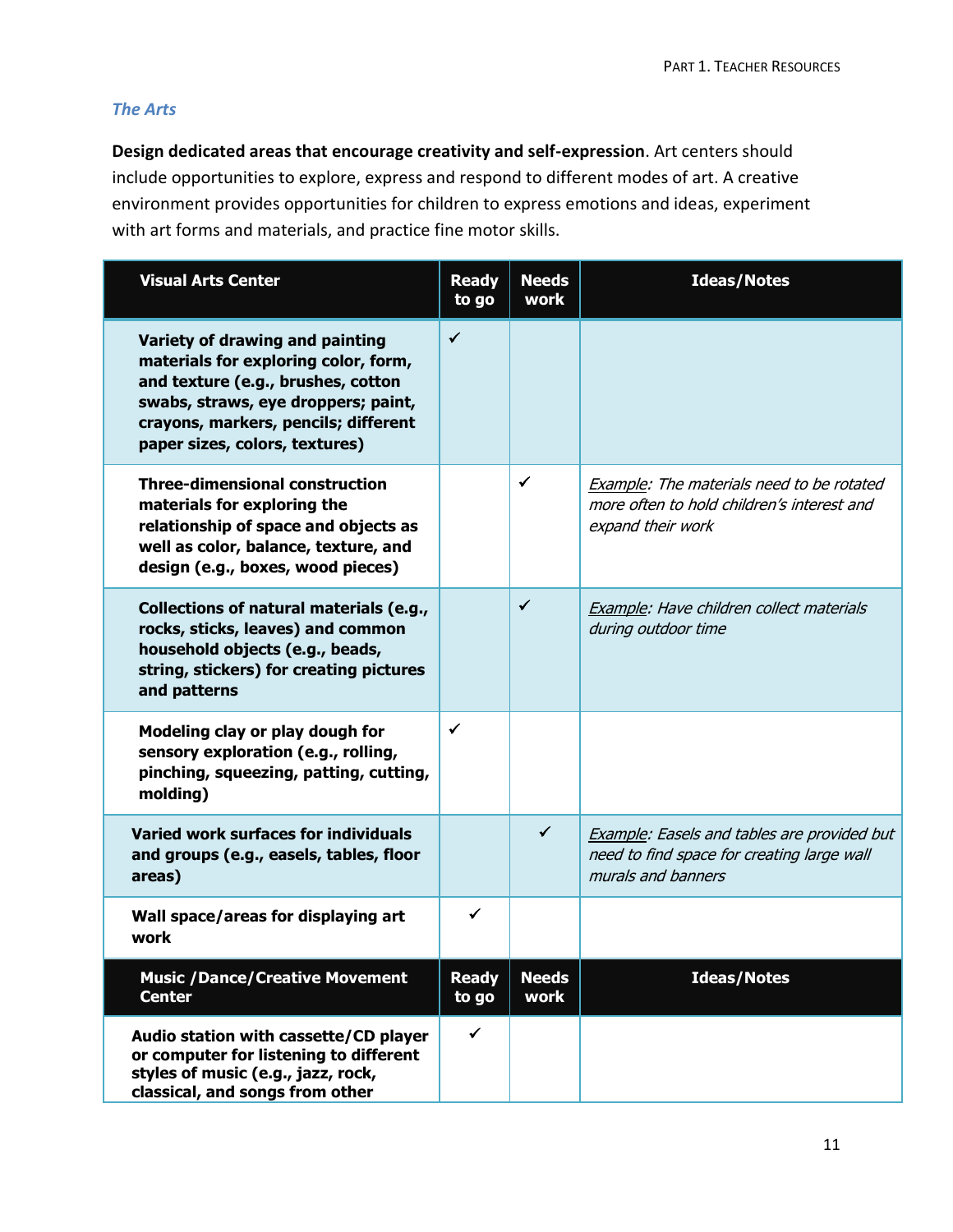| cultures and in other languages)                                                                                                                                                                    |                       |                      |                                                                                                                                        |
|-----------------------------------------------------------------------------------------------------------------------------------------------------------------------------------------------------|-----------------------|----------------------|----------------------------------------------------------------------------------------------------------------------------------------|
|                                                                                                                                                                                                     |                       |                      |                                                                                                                                        |
| A variety of musical instruments to<br>explore (e.g., drums, cymbals,<br>triangles, maracas)                                                                                                        | ✓                     |                      |                                                                                                                                        |
| <b>Materials for creating instruments</b><br>(e.g., boxes, strings, rubber bands,<br>cans)                                                                                                          | ✓                     |                      |                                                                                                                                        |
| <b>Various props for creating movements</b><br>to music and expressing moods (e.g.,<br>scarves, streamers)                                                                                          |                       | $\checkmark$         | Example: Props are available, but space is<br>limited in classroom. Explore other options<br>in the building for special performances. |
| Space for individual or group singing,<br>dancing, and movement activities                                                                                                                          |                       | $\checkmark$         |                                                                                                                                        |
| <b>Theatre/Dramatic Activity Center</b>                                                                                                                                                             | <b>Ready</b><br>to go | <b>Needs</b><br>work | <b>Ideas/Notes</b>                                                                                                                     |
| Space to engage in dramatic play and<br>make believe with classmates (e.g.,<br>playing the part of different<br>characters in a familiar story or<br>recreating familiar experiences and<br>events) | ✓                     |                      |                                                                                                                                        |
| Various props for dramatic expression<br>that reflect diversity in gender,<br>culture, and occupations (e.g., home,<br>restaurant, post office, gas station,<br>office, dress up clothes)           | ✓                     |                      |                                                                                                                                        |
| Variety of materials for creating props<br>to recreate stories or represent<br>experiences                                                                                                          |                       | ✓                    | <b>Example:</b> Rotate in theme-based props                                                                                            |
| Variety of puppets and other objects<br>that can represent people, animals,<br>and community life in telling<br>stories/acting out events                                                           | $\checkmark$          |                      |                                                                                                                                        |
| Audio station with books and story<br>and music cassettes/CDs for listening<br>to, telling, recording stories; and<br>expressing moods and feelings                                                 | ✓                     |                      |                                                                                                                                        |
| Space for performances by individuals<br>and small groups (e.g., imitations,<br>movement and music pantomimes,<br>recreations of familiar stories or fairy<br>tales, plays)                         | ✓                     |                      |                                                                                                                                        |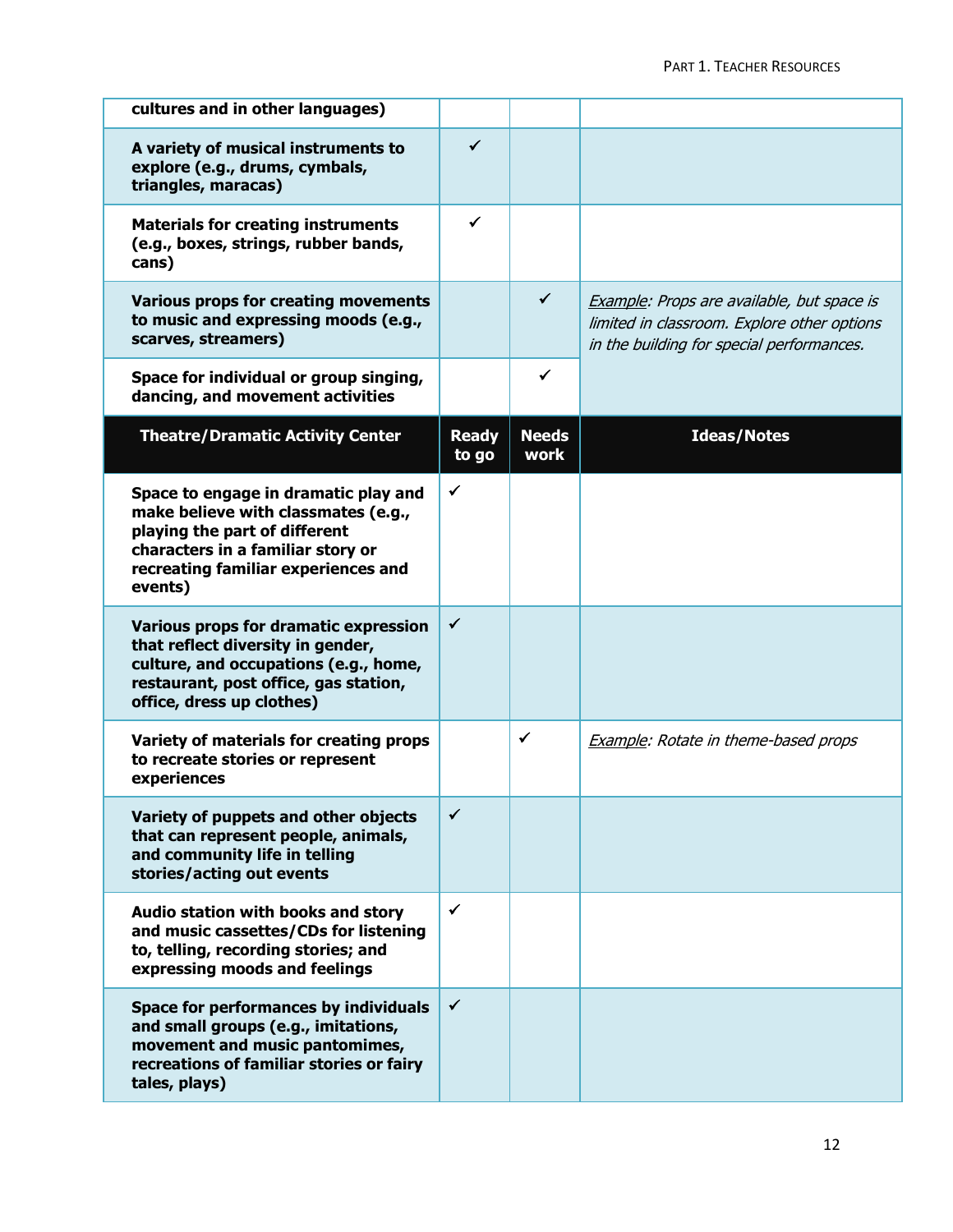#### *Social Studies*

**Strategically incorporate social studies concepts across learning centers**. Social studies include increasing awareness and understanding in geography, history, civics/citizenship and government, economics, and careers. Social studies also link to social and emotional learning (SEL) in several ways. For example, children's sense of self (SEL) is a key concept related to the social studies concept of family/classroom/community. Children's ability to understand and follow rules and get along with others (SEL) are skills related to social studies concepts of civics and citizenship. In prekindergarten, these highly abstract ideas need context and one of the best ways to give them meaning is through learning centers and activities. The chart below provides only a few examples of how to build social studies concepts into learning centers.

| <b>Social Studies Across Centers</b>                                                                                                                                                                                 | Ready<br>to go | <b>Needs</b><br>work | Ideas/Notes                                                                                                                                                                                   |
|----------------------------------------------------------------------------------------------------------------------------------------------------------------------------------------------------------------------|----------------|----------------------|-----------------------------------------------------------------------------------------------------------------------------------------------------------------------------------------------|
| <b>Blocks/Building:</b><br>Include play materials representing<br>different types of people, places and<br>areas (farm figurines, varying<br>building types, street signs,<br>topographical features)                |                | $\checkmark$         | Example: Add more art/craft supplies so<br>children can make their own materials (e.g.,<br>draw a pond or lake prop, craft building<br>from shoe boxes)                                       |
| <b>Math and Games:</b><br><b>Games with rules and that require</b><br>team work                                                                                                                                      | ✔              |                      |                                                                                                                                                                                               |
| <b>Science and Discovery:</b><br>Posted maps/depictions of familiar<br>places                                                                                                                                        | ✓              |                      |                                                                                                                                                                                               |
| Art:<br><b>Projects and displays and</b><br>demonstrations of art that represents<br>different cultures and regions (visual<br>art, music/instruments, types of<br>clothing, dances)                                 |                | ✓                    | Example: Set up an all about me project<br>where kids draw or craft about themselves<br>and their family. Then set up a walking tour<br>allowing the children to talk about their<br>project. |
| <b>Dramatic Play:</b><br>Play scenarios that reflect the types<br>of jobs and services children are<br>familiar with or have learned about<br>through stories/books; food and<br>items that reflect multiculturalism | ✓              |                      |                                                                                                                                                                                               |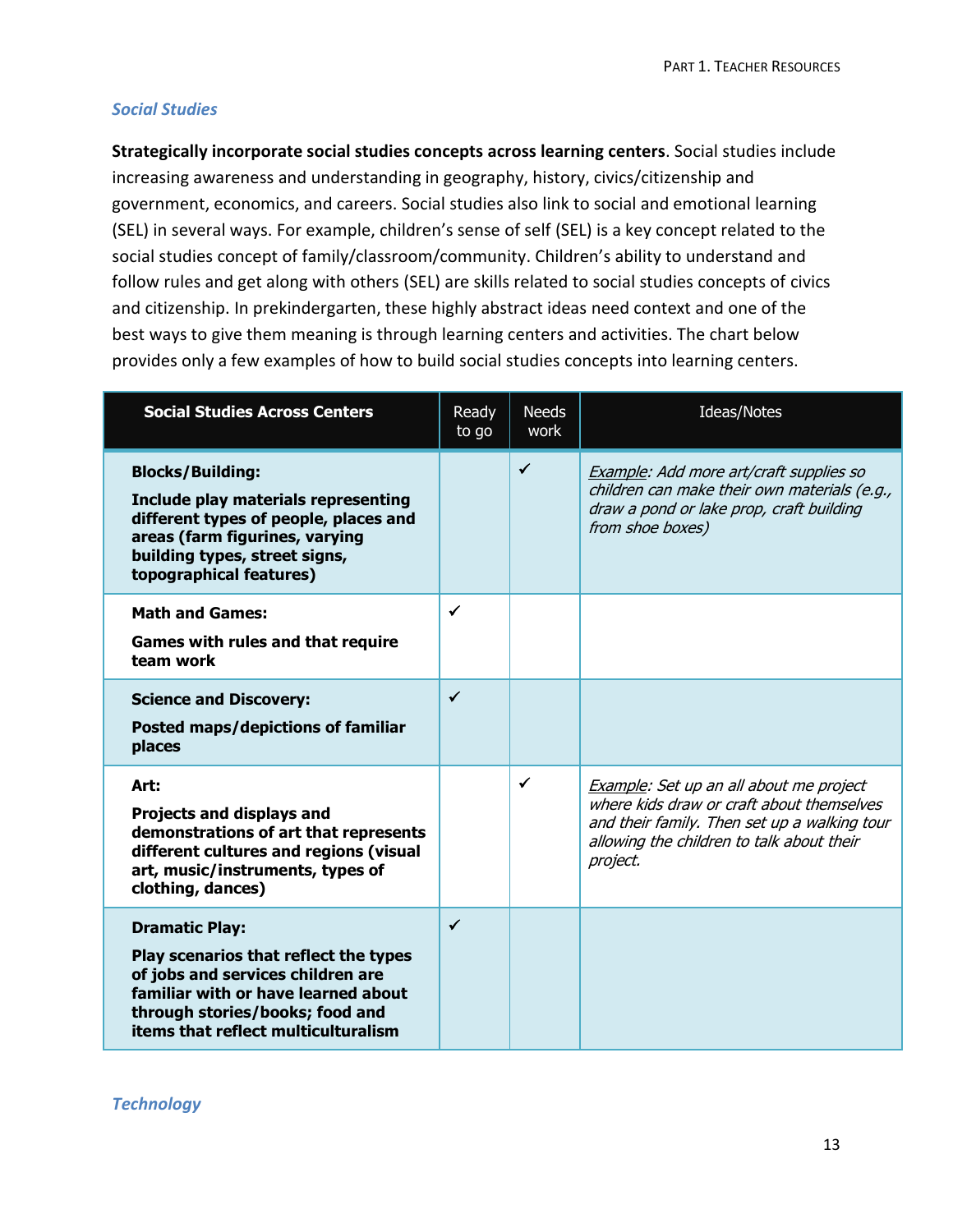**Select and use technology tools in intentional and developmentally appropriate ways**. Preschool classrooms should be places where children are exploring, discovering, and experimenting through hands-on experiences and ample child-teacher interactions. Technology is a natural "tool" in the preschool environment that teachers can use to create high-quality learning experiences.

**Provide opportunities for children to explore different types of technology in multiple formats**. Create play activities and facilitate projects that allow children to work with a variety of tools and materials (e.g., glue, tape, paper, plastic, straws, wood) to discover what works and what doesn't. For example, a group project to build a structure. Allow ample time for the children to talk about what they are doing, thinking, and discovering.

#### **Incorporate authentic uses of technology into different learning centers**. For example,

digital/interactive books and audio books for following printed books in the library/listening center, digital cameras and computer art programs in the art center, telephone and appliances in dramatic play, microscopes in science center, computer math games/puzzles in the math center.

**Provide equal access for children to operate and become familiar with computer systems** (e.g., keyboard, monitor, touch screen, mouse, printer). Children will come with varied levels of experience with technology. Teachers should ensure that all children have supported opportunities for hands-on experience.

The following are some examples of how technology and media might be used in the preschool classroom from the National Association for the Education of Young Children and the Fred Rogers Center for Early Learning and Children's Media at Saint Vincent College [http://www.naeyc.org/files/naeyc/PS\\_technology\\_Examples.pdf.](http://www.naeyc.org/files/naeyc/PS_technology_Examples.pdf)

#### **Technology Tools and Interactive Media: Preschoolers and Kindergarteners**

- $\checkmark$  Allow children to freely explore touch screens loaded with a wide variety of developmentally appropriate interactive media experiences that are well designed and enhance feelings of success.
- $\checkmark$  Provide opportunities for children to begin to explore and feel comfortable using "traditional" mouse and keyboard computers to use Websites or look up answers with a search engine.
- $\checkmark$  Capture photos of block buildings or artwork that children have created; videotape dramatic play to replay for children.
- $\checkmark$  Celebrate children's accomplishments with digital media displayed on digital projector or on classroom Website.
- Incorporate assistive technologies as appropriate for children with special needs and/or developmental delays.
- $\checkmark$  Record children's stories about their drawings or their play; make digital audio or video files to document their progress.
- $\checkmark$  Explore digital storytelling with children. Co-create digital books with photos of the children's play or work; attach digital audio files with the children as the narrator.
- $\checkmark$  Share e-books with a small group of children.
- $\checkmark$  Use digital microscopes and other science materials to capture images and store them on a computer.
- $\checkmark$  Search digital files for photos of places, people, animals, or objects and converse with children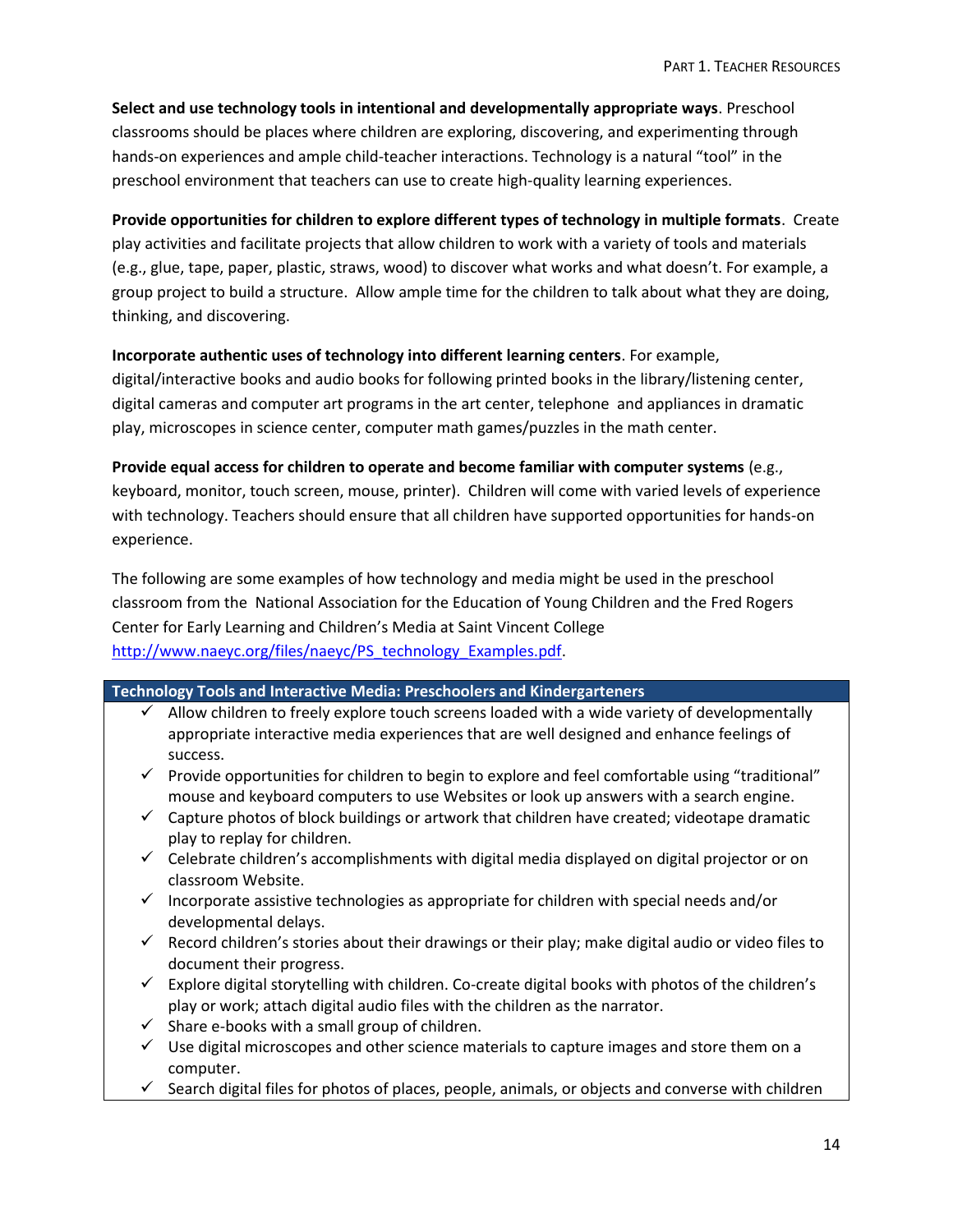about what they are finding.

- $\checkmark$  Use a video-conferencing software to communicate with families and children in other places.
- $\checkmark$  Arrange play experiences for children to construct and explore their ideas about how technology works.
- $\checkmark$  Provide access to photographs and experiences children may not otherwise encounter (a visit to the crayon factory, for example, or images of people and places not represented in their environment)

Copyright © 2012 by the National Association for the Education of Young Children and the Fred Rogers Center for Early Learning and Children's Media at Saint Vincent College. All rights reserved.

# **3. Key Terms and Definitions**

**Activities/Projects/Expeditions**: Teacher-planned or child-initiated activities that involve the whole class – either in a whole group setting or with smaller groups of children that link to the theme. For example, the class theme might be "Earth and Space" and a class activity might be to build a large rocket ship using large shipping boxes which then becomes part of the dramatic play center. Small groups of children may work on different parts of the rocket.

**Assessment**: An integral aspect of the instructional cycle that helps teachers understand what children know and are able to do in order to adjust and plan learning environments and instruction to keep learning moving forward. In early childhood, assessment is primarily done through teacher observation of children in action (at play and during activities) and performance assessment. It often includes samples of work to build a portfolio and show progress over time. Information is documented, analyzed, and then used to adjust and plan further instruction. For more information about the different types of assessment, see the New York State Education Department, Office of P-12 Education, Office of Early Learning's OEL Newsletter, Volume 2, Issue I October 2015.

**Curriculum**: The content of what is being taught. Curricula include all domains of learning, follow a developmental sequence, align to the Prekindergarten Foundation for the Common Core, and link to school standards. Curricular expectations are modified to meet the individual needs of children in the class and are designed to allow children to work at different levels on different activities.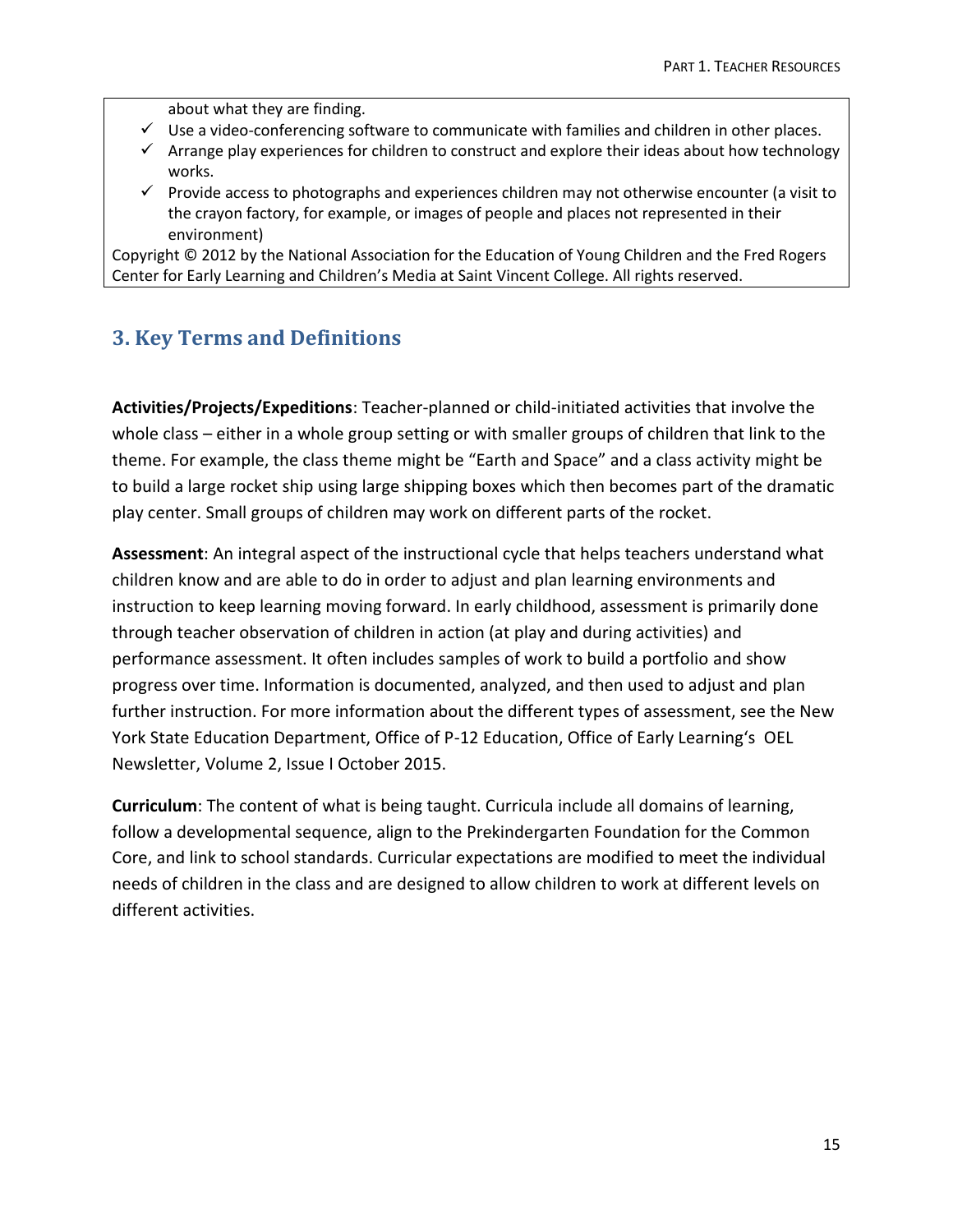**Instruction**: How things are taught – the approach and strategies. In a preschool setting, instructional approaches are developmentally appropriate, differentiated, responsive, and includes ample play-based experiences and frequent one-to-one language interactions between adults and children. Instruction includes a mix of whole group, small group and individual interaction with teachers and other staff. Instruction attends to how preschool children build knowledge and skills by beginning with and building on children's existing understanding.

**Instructional Cycle:** Teaching and learning is a cyclical and on-going process that includes planning, teaching, assessing, reflecting and adjusting. The instructional cycle essentially asks: What skills/goals should I be teaching? How do I teach them? How do I determine what children understand and are able to do? How do I make sense of the information? How do I adjust and modify to keep learning moving forward? An illustration that includes more detailed information about each part of the cycle is provided at the end of this section to illustrate how the pieces work together.

**Learning Centers**: Specially designated, active learning areas in a classroom where children have opportunities to practice and play. Learning centers should be dynamic and serve as an instructional tool that links to the curriculum, themes or units.

**Learning Environment**: The whole classroom environment, including physical space, furnishings, materials, learning centers, routines, schedule, class size, staffing, culture and climate. The learning environment is emphasized in the early years because it strongly influences what is learned, how it is learned, and if it is learned.

**Play**: In the early years, including kindergarten, play is a context for learning and understanding. There are multiple types of play: 1) *functional* – involves simple sensorimotor activities that involves using senses and muscles to experiment with materials and learn how things go together; 2) *constructive* – involves handling materials with purpose to represent something, discovers different uses for materials and that actions are purposeful and goal oriented; 3) *sociodramatic/pretend play* – includes acting out roles, involves planning and prior knowledge or learning; and 4) *games with rules* – including formal games and invented games, involves planning and collaboration. Play should occur in multiple

# **Teachers ensure meaningful** *play* **and**  *practice* **when they:**

- o Plan adequate time, space, materials and flexible, heterogeneous grouping primed for language interactions
- o Develop rich content linked to themes (preparatory experiences, prompts, materials)
- o Set up environments for extended, focused play
- o Provide a range of materials to meet various developmental levels and needs
- o Engage in play with children, scaffolding experiences, engaging shy or timid children, promoting curiosity, and extending language
- o Provide for different types of play (functional, constructive, sociodramatic, games with rules)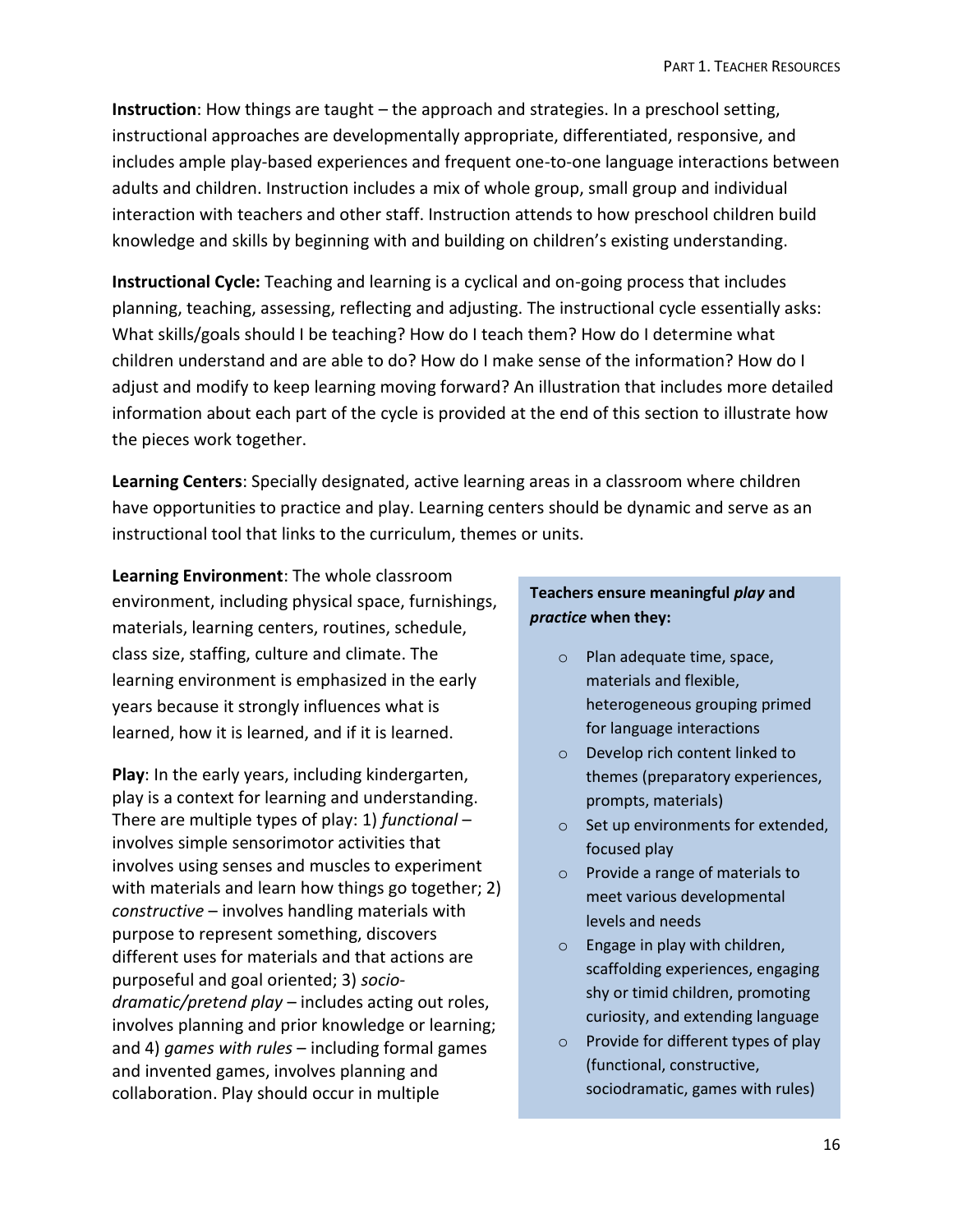contexts throughout the daily schedule, including free play, teacher-structured activities, center choice, indoor/outdoor group games etc.

**Practice**: Teacher-planned or child-initiated opportunities for practicing a new skill. In preschool, teachers can develop activities, projects, expeditions, games, routines, and environments that allow children to practice new skills in ways that are engaging.

**Themes or Units**: An organizing/planning framework for the curriculum that provides context for abstract concepts. The theme provides a context for enriching learning centers, developing special class projects/activities, identifying texts, building vocabulary etc. Themes should be rich so there are many things to talk about and do related to the theme and be of interest to the whole class.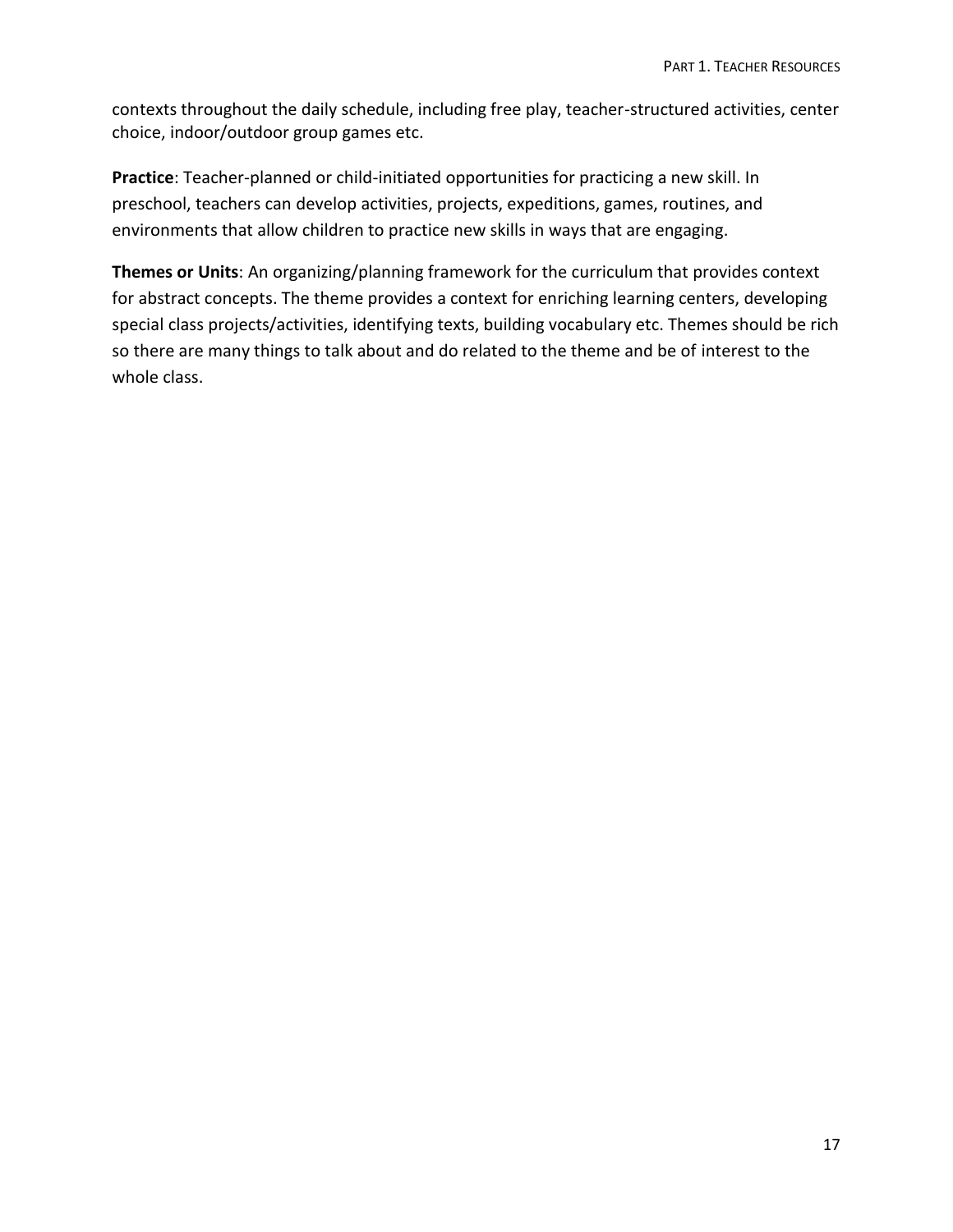# **Instructional Cycle**

# **Reflect/Adjust**

Assess child development and learning to inform instruction Modify instruction, environment and

culture in response to assessment Ensure varied data sources (observation, work samples, performance) Ongoing, embedded, and recorded Partner with families to reflect on children's development and learning

# **Plan**

Know your students (families, prior experience) Develop standards-and research-based curriculum Design robust learning experiences and environment Organize within conceptual frameworks (themes, units) Link to elementary school goals Follow developmental sequence

**Student Learning and Development**

# **Teach**

Use developmentally appropriate pactices Build a warm, positive, learner focused culture Ensure frequent, one-to-one language interactions Use open-ended questions Support learning through practice and play Be responsive, check for understanding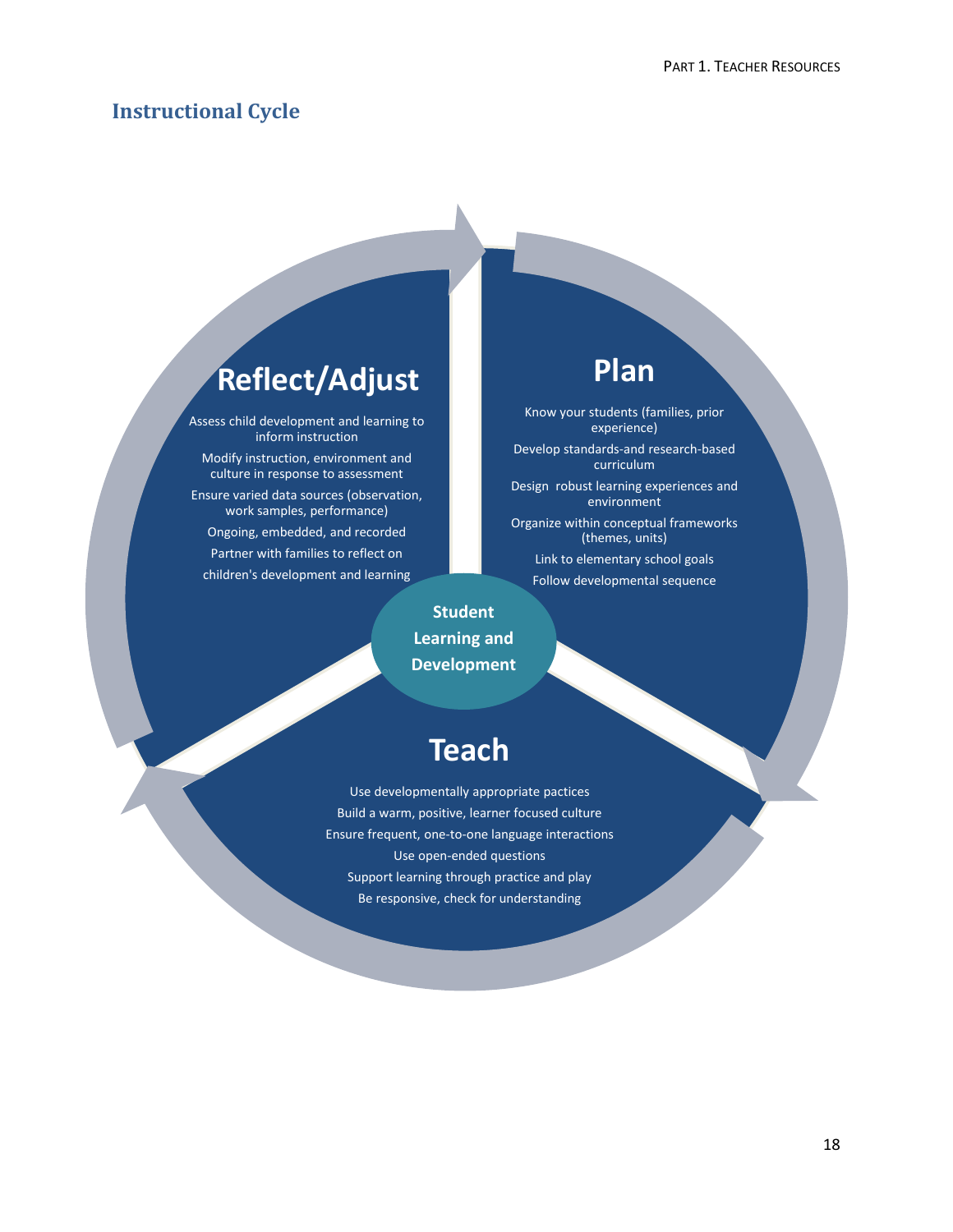# **4. School-wide Reflection Worksheet**

| <b>School-wide Reflection Worksheet</b>                                                                                                                                                                                                                                                                                                                                                                                                                                                                                                  |                     |                           |                   |  |
|------------------------------------------------------------------------------------------------------------------------------------------------------------------------------------------------------------------------------------------------------------------------------------------------------------------------------------------------------------------------------------------------------------------------------------------------------------------------------------------------------------------------------------------|---------------------|---------------------------|-------------------|--|
| Program Improvement, Resources and Supports: Cognition and General Knowledge                                                                                                                                                                                                                                                                                                                                                                                                                                                             |                     |                           |                   |  |
|                                                                                                                                                                                                                                                                                                                                                                                                                                                                                                                                          |                     | <b>CURRENT STATUS</b>     | <b>Next Steps</b> |  |
|                                                                                                                                                                                                                                                                                                                                                                                                                                                                                                                                          | Already<br>in Place | N/A<br>Area to<br>Develop |                   |  |
| Program Leadership<br>А.<br>Principal/site manager:<br>1. Identifies professional development, materials and other<br>resources to support cognition and general knowledge.<br>2. Ensures equitable access of materials and resources across all<br>preschool classrooms.<br>Is familiar with what learning centers and environment in<br>3.<br>preschool looks and sounds like.                                                                                                                                                         |                     |                           |                   |  |
| Research-Based and Effective Curriculum and Instruction in Support of<br>В.<br><b>State and District Standards</b><br>Principals/site managers ensure that:<br>1. All classroom educators receive training about how to design<br>curriculum that includes cognition and general knowledge in<br>developmentally appropriate ways.<br>2. Classroom staff have access and resources to select books and<br>materials to support instruction.<br>Learning centers are used as extensions/enrichments that support<br>3.<br>the curriculum. |                     |                           |                   |  |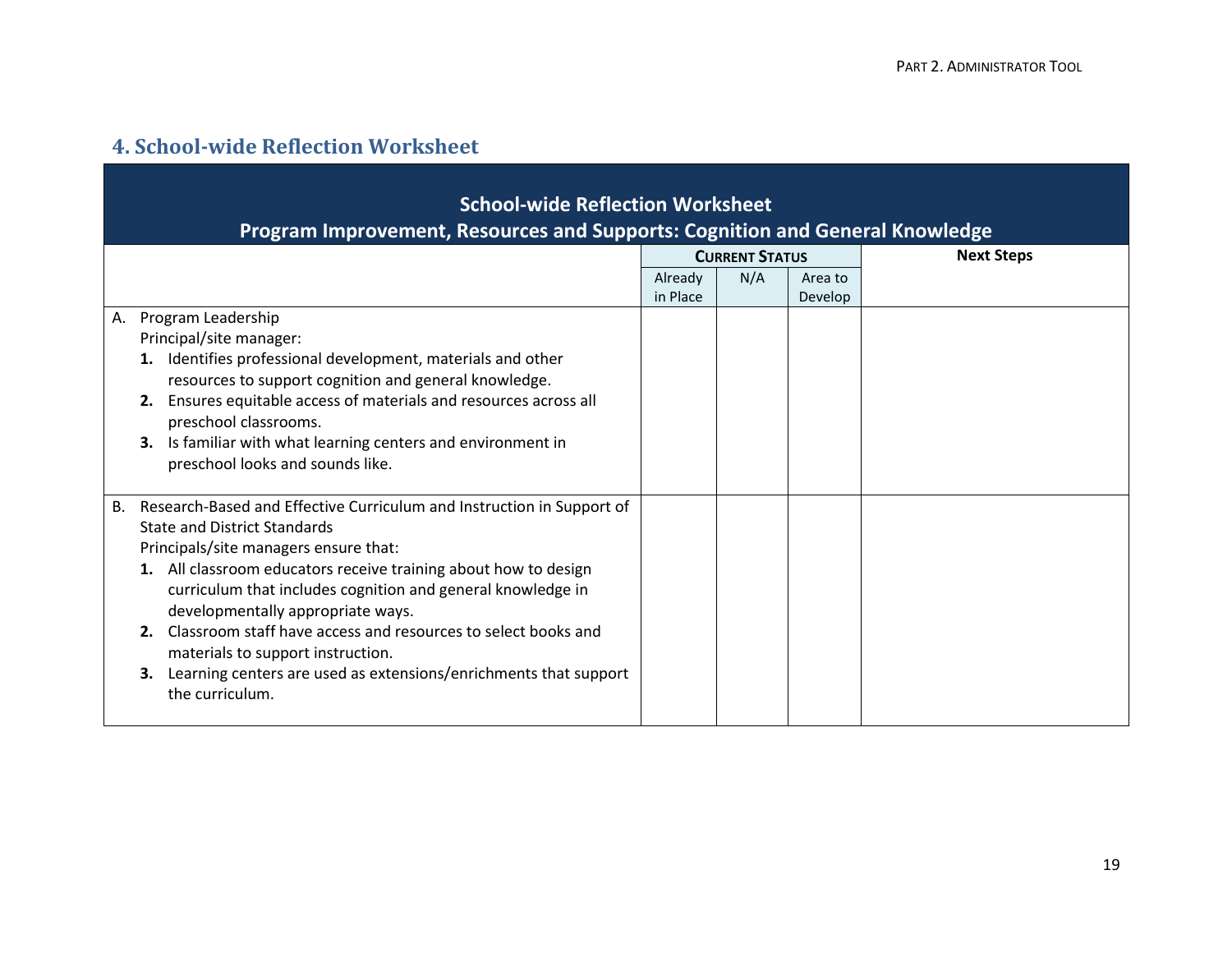|                                                                      | <b>CURRENT STATUS</b> |     |         | <b>Next Steps</b> |
|----------------------------------------------------------------------|-----------------------|-----|---------|-------------------|
|                                                                      | Already               | N/A | Area to |                   |
|                                                                      | in Place              |     | Develop |                   |
| C. Supporting Teachers in the Classroom                              |                       |     |         |                   |
| Principals/site managers ensure that:                                |                       |     |         |                   |
| Teachers have opportunities and access to coaches or mentors to      |                       |     |         |                   |
| strengthen cognition and general knowledge, including how to use     |                       |     |         |                   |
| materials and resources, engage children, and set-up learning        |                       |     |         |                   |
| environments.                                                        |                       |     |         |                   |
| Teachers receive feedback about their implementation of<br>2.        |                       |     |         |                   |
| practices and techniques.                                            |                       |     |         |                   |
| Paraprofessionals and volunteers are included in training and<br>3.  |                       |     |         |                   |
| feedback opportunities.                                              |                       |     |         |                   |
|                                                                      |                       |     |         |                   |
| D. Engaging Families and Community                                   |                       |     |         |                   |
| Principals/site managers ensure that:                                |                       |     |         |                   |
| School/preschool program has ongoing and reciprocal                  |                       |     |         |                   |
| communication with parents about what and how children are           |                       |     |         |                   |
| learning.                                                            |                       |     |         |                   |
| School/preschool program provides information to families in<br>2.   |                       |     |         |                   |
| ways they understand about cognition and general knowledge and       |                       |     |         |                   |
| ways they can support children's development.                        |                       |     |         |                   |
| School/preschool program provides paid time for staff to learn<br>3. |                       |     |         |                   |
| about children's interests and activities.                           |                       |     |         |                   |
|                                                                      |                       |     |         |                   |